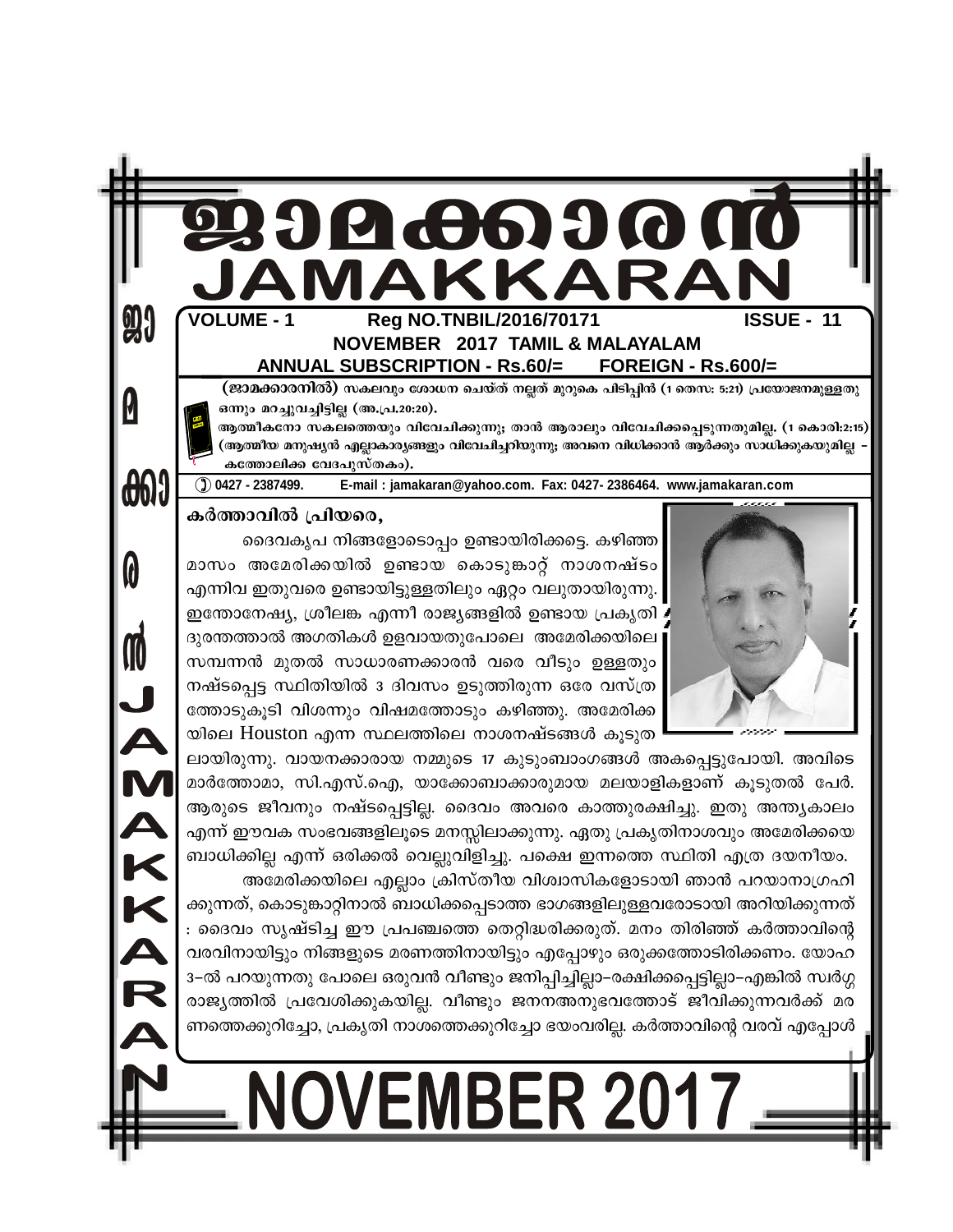# **November 2017 www.jamakaran.com Pma¡mc³**

hcpw F¶ {]Xym-ibpw kt´m-jhpw lrZ -b -¯n IqSn -s¡m-n -cn -¡pw. Cu ap¶-dn -bn - ¸p -IÄ Ata -cn -¡-¡mÀ¡p am{X -aÃ; temIw apgp -h-\p -apÅ Fsâ hmb -\-¡mÀ¡p IqsS bm-sW¶v HmÀ½n -¸n -¡-s«. Cu amk -Pm-a -¡m-c³ ]pd -¯n -d -§m³ Ipd¨v Xma -kn -¨p. \n§ -fpsS km¼ -¯nI വരും എന്ന പ്രത്യാശയും സന്തോഷവും ഹൃദയത്തിൽ കൂടിക്കൊണ്ടിരിക്കും. ഈ മുന്നറിയി<br>പ്പുകൾ അമേരിക്കക്കാർക്കു മാത്രമല്ല; ലോകം മുഴുവനുമുള്ള എന്റെ വായനക്കാർക്കു കൂടെ<br>യാണെന്ന് ഓർമ്മിപ്പിക്കട്ടെ.<br>സഹായങ്ങൾക്കു നന്ദി. തുടർന്നും നിങ്ങളെയോ

അമേരിക്കക്കാർക്കു മാത്രമല്ല; ലോകം മുഴുവനുമുള്ള എന്റെ വായനക്കാർക്കു കൂടെ<br>ന്ന് ഓർമ്മിപ്പിക്കട്ടെ.<br>ഈ മാസജാമക്കാരൻ പുറത്തിറങ്ങാൻ കുറച്ച് താമസിച്ചു. നിങ്ങളുടെ സാമ്പത്തിക<br>മങ്ങൾക്കു നന്ദി. തുടർന്നും നിങ്ങളെയോർത്ത് പ്രാർത്ഥിക്കുന n -cn -¡p -¶p. Rm\-Xn CS -s] -Sp -¶n -Ã. GÀ¸mSv sN¿p¶ hnizm-kn -IÄ¡pw, Pma -¡m-c³ ഈ മാസജാമക്കാരൻ പുറത്തിറങ്ങാൻ കുറച്ച് താമസിച്ചു. നിങ്ങളുടെ സാമ്പത്തിക<br>സഹായങ്ങൾക്കു നന്ദി. തുടർന്നും നിങ്ങളെയോർത്ത് പ്രാർത്ഥിക്കുന്നു.<br>"കോട്ടയത്ത് നടക്കാനുള്ള പൊതുയോഗങ്ങളെക്കുറിച്ച് പലരും എഴുതി ചോദിച്ചുകൊ<br>ണ്ടിരിക്കുന്നു. ഞാ സഹായങ്ങൾക്കു നന്ദി. തുടർന്നും നിങ്ങളെയോർത്ത് പ്രാർത്ഥിക്കുന്നു.<br>കോട്ടയത്ത് നടക്കാനുള്ള പൊതുയോഗങ്ങളെക്കുറിച്ച് പലരും എഴു<br>ണ്ടിരിക്കുന്നു. ഞാനതിൽ ഇടപെടുന്നില്ല. ഏർപ്പാട് ചെയ്യുന്ന വിശ്വാസികൾം<br>വായനക്കാരും എന്നെ അറിയിക്കുമെങ്ക കോട്ടയത്ത് നടക്കാനുള്ള പൊതുയോഗങ്ങളെക്കുറിച്ച് പലരും എഴുതി ചോദിച്ചുകൊ<br>ണ്ടിരിക്കുന്നു. ഞാനതിൽ ഇടപെടുന്നില്ല. ഏർപ്പാട് ചെയ്യുന്ന വിശ്വാസികൾക്കും, ജാമക്കാരൻ<br>വായനക്കാരും എന്നെ അറിയിക്കുമെങ്കിൽ ആ യോഗവിവരങ്ങൾ ജാമക്കാരൻ മാസികയിലൂ

ണ്ടിരിക്കുന്നു. ഞാനതിൽ ഇടപെടുന്നില്ല. ഏർപ്പാട് ചെയ്യുന്ന വിശ്വാസികൾക്കും, ജാമക്കാരൻ<br>വായനക്കാരും എന്നെ അറിയിക്കുമെങ്കിൽ ആ യോഗവിവരങ്ങൾ ജാമക്കാരൻ മാസികയിലൂ<br>ടെയും മനോരമ പത്രത്തിലൂടെയും നിങ്ങളെ അറിയിക്കും.<br>**കുറിപ്പ് :** ഈ ലക്കത വായനക്കാരും എന്നെ അറിയിക്കുമെങ്കിൽ ആ യോഗവിവരങ്ങൾ ജാമക്കാരൻ മാസികയിലൂ<br>ടെയും മനോരമ പത്രത്തിലൂടെയും നിങ്ങളെ അറിയിക്കും.<br>കു**റിപ്പ് :** ഈ ലക്കത്തിൽ സി.എസ്.ഐ സഭകളുടെ നവീകരണം (Reformation) ലക്ഷ്യമാക്കി<br>വിഭവങ്ങൾ തയ്യാറാക്കിയതിനാൽ ടെയും മനോരമ പത്രത്തിലൂടെയും നിങ്ങം<br>കു**റിപ്പ് :** ഈ ലക്കത്തിൽ സി.എസ്.ഐ ന<br>വിഭവങ്ങൾ തയ്യാറാക്കിയതിനാൽ മറ്റ് സഭാ<br>ലക്കം നയിക്കുന്ന സി.എസ്.ഐ അല്ലാത്ത<br>കുന്നതിന് പ്രാർത്ഥിക്കേണമേ.<br>കുന്നതിന് പ്രാർത്ഥിക്കേണമേ.<br>ബൈം നിങ്ങളെ ഏവരെയും അന : ഈ ലക്കത്തിൽ സി.എസ്.ഐ സഭകളുടെ നവീകരണം (Refc<br>ങൾ തയ്യാറാക്കിയതിനാൽ മറ്റ് സഭാവാർത്തകൾ ചേർക്കാനായിട്ട<br>നയിക്കുന്ന സി.എസ്.ഐ അല്ലാത്ത വിശ്വാസികൾ സി.എസ്.ഐ<br>റിന് പ്രാർത്ഥിക്കേണമേ.<br>ദൈവം നിങ്ങളെ ഏവരെയും അനുഗ്രഹിക്കട്ടെ.<br>കർര ായിട്ടില്ല. ക്ഷമിക്കണം. ഈ<br>ഐയിൽ ഒരുണർവ് ഉണ്ടാ<br>കർത്തൃശുശ്രൂഷയിൽ,<br>**Dr.Pushparaj** 

 **Dr.Pushparaj**

നിങ്ങളുടെ ശ്രദ്ധയ്ക്ക്

# $\mathbf{On} \mathrel{\mathbf{Line}}$  കാണിയ്ക്ക (OFFERING)

ുടെ ശ്രദ്ധയ്ക്ക്<br>— **On Line കാണിയ്ക്ക (OFFERING)**<br>തുന്നവരുടെ പേര് ബാങ്ക് പാസ്ബുക്കിൽ വരുന്നില്ല. ചില ബാങ്കുകളിൽ പേര് കാണപ്പെടുന്നു.<br>അയക്കുന്നവരുടെ പേരും വിലാസവും അറിയാത്തതുകൊണ്ട് പണം കിട്ടിയ വിവരത്തെ അയക്കുന്നവരുടെ ഫേരും അയയ്ക്കുന്നവരുടെ പേര് ബാങ്ക് പാസ്ബുക്കിൽ വരുന്നില്ല. ചില ബാങ്കുകളിൽ പേര് കാണപ്പെടുന്നു. പണം അയക്കുന്നവരുടെ പേരും വിലാസവും അറിയാത്തതുകൊണ്ട് പണം കിട്ടിയ വിവരത്തെ **UILINE കാണിയ്ക്ക് (UFFEAITTS)**<br>രോത്തെ ഞാൻ അറിയിച്ചിരുന്നതുപോലെ On Line വഴി കാണിയ്ക്ക (Offering)<br>അയയ്ക്കുന്നവരുടെ പേര് ബാങ്ക് പാസ്ബുക്കിൽ വരുന്നില്ല. ചില ബാങ്കുകളിൽ പേര് കാണപ്പെടുന്നു.<br>പണം അയച്ചവരെ അറിയിക്കുവാൻ കഴിയാതെ പോ സാധിക്കുന്നില്ല. ചില വായനക്കാരിൽ രസീതു വേണ്ടായെന്ന് അറിയിച്ചവരും ഉണ്ട്. ഓൺലൈനിൽ കാണിയ്ക്ക അയച്ചവർ അതിന്റെ വിവരത്തെ എനിയ്ക്ക് ഇ–മെയിൽ വഴി ആയോ കത്തു മുഖേനയോ പണം അയച്ചവരെ അറിയിക്കുവാൻ കഴിയാതെ പോകുന്നു. രസീതും അയയ്ക്കുവാൻ<br>സാധിക്കുന്നില്ല. ചില വായനക്കാരിൽ രസീതു വേണ്ടായെന്ന് അറിയിച്ചവരും ഉണ്ട്. ഓൺലൈനിൽ<br>കാണിയ്ക്ക അയച്ചവർ അതിന്റെ വിവരത്തെ എനിയ്ക്ക് ഇ–മെയിൽ വഴി ആയോ കത്തു മുഖേന ്ബാങ്കിലേയ്ക്കാണ് ആ പണം അയച്ചത്, എന്നും എത്ര രൂപ അയച്ചു, ഏത് തീയതിൽ അയച്ചു എന്നും വൃക്തമായിട്ട് എഴുതി ഒപ്പം നിങ്ങളുടെ മൊബൈൽ നമ്പരും എഴുതി അയച്ചാൽ വളരെ ഉപകാരമായിരിക്കും.

പണം എനിക്കു കിട്ടിയ വിവരത്തെക്കുറിച്ച് നിങ്ങൾക്ക് രസീത് അയ്ക്കാതിരുന്നാലും ഫോൺ മുഖേനയെങ്കിൽ ആ വിവരം നിങ്ങളെ അറിയിക്കുവാൻ എനിക്കു സാധിക്കും. ഒപ്പം നിങ്ങളുടെ എന്നും വൃക്തമായിട്ട് എഴുതി ഒപ്പം നിങ്ങളുടെ മൊബൈൽ നമ്പരും എഴുതി അയച്ചാൽ വളരെ<br>ഉപകാരമായിരിക്കും.<br>മുഖേനയെങ്കിൽ ആ വിവരം നിങ്ങളെ അറിയിക്കുവാൻ എനിക്കു സാധിക്കും. ഒപ്പം നിങ്ങളുടെ<br>വിവരങ്ങൾ അന്വേഷിക്കുവാനും ഫോൺ മുഖേന നിങ്ങൾക്കുവേണ് പ്രാർത്ഥിക്കുവാനും സാധിക്കുമല്ലോ. നിങ്ങൾ പ്രാർത്ഥനയോടും ഭാരത്തോടും ദൈവവേലയ്ക്കു| ് പണം എനിക്കു കിട്ടിയ വിവരത്തെക്കുറിച്ച് നിങ്ങൾക്ക് രസീത് അയ്ക്കാതിരുന്നാലും ഫോൺ<br>മുഖേനയെങ്കിൽ ആ വിവരം നിങ്ങളെ അറിയിക്കുവാൻ എനിക്കു സാധിക്കും. ഒപ്പം നിങ്ങളുടെ<br>വിവരങ്ങൾ അന്വേഷിക്കുവാനും ഫോൺ മുഖേന നിങ്ങൾക്കുവേണ്ടി ദൈവത്തോട്<br> മുഖേനയെങ്കിൽ ആ വിവരം നിങ്ങളെ അറിയിക്കുവാൻ എനിക്കു സാധിക്കും. ഒപ്പം നിങ്ങളുടെ<br>വിവരങ്ങൾ അന്വേഷിക്കുവാനും ഫോൺ മുഖേന നിങ്ങൾക്കുവേണ്ടി ദൈവതോട്<br>പ്രാർത്ഥിക്കുവാനും സാധിക്കുമല്ലോ. നിങ്ങൾ പ്രാർത്ഥനയോടും ഭാരത്തോടും ദൈവവേലയ്ക്കു<br>വേണ klIcn¡Ww F¶v A`yÀ°n¨psImÅp¶p. --tUm.]pjv]cmPv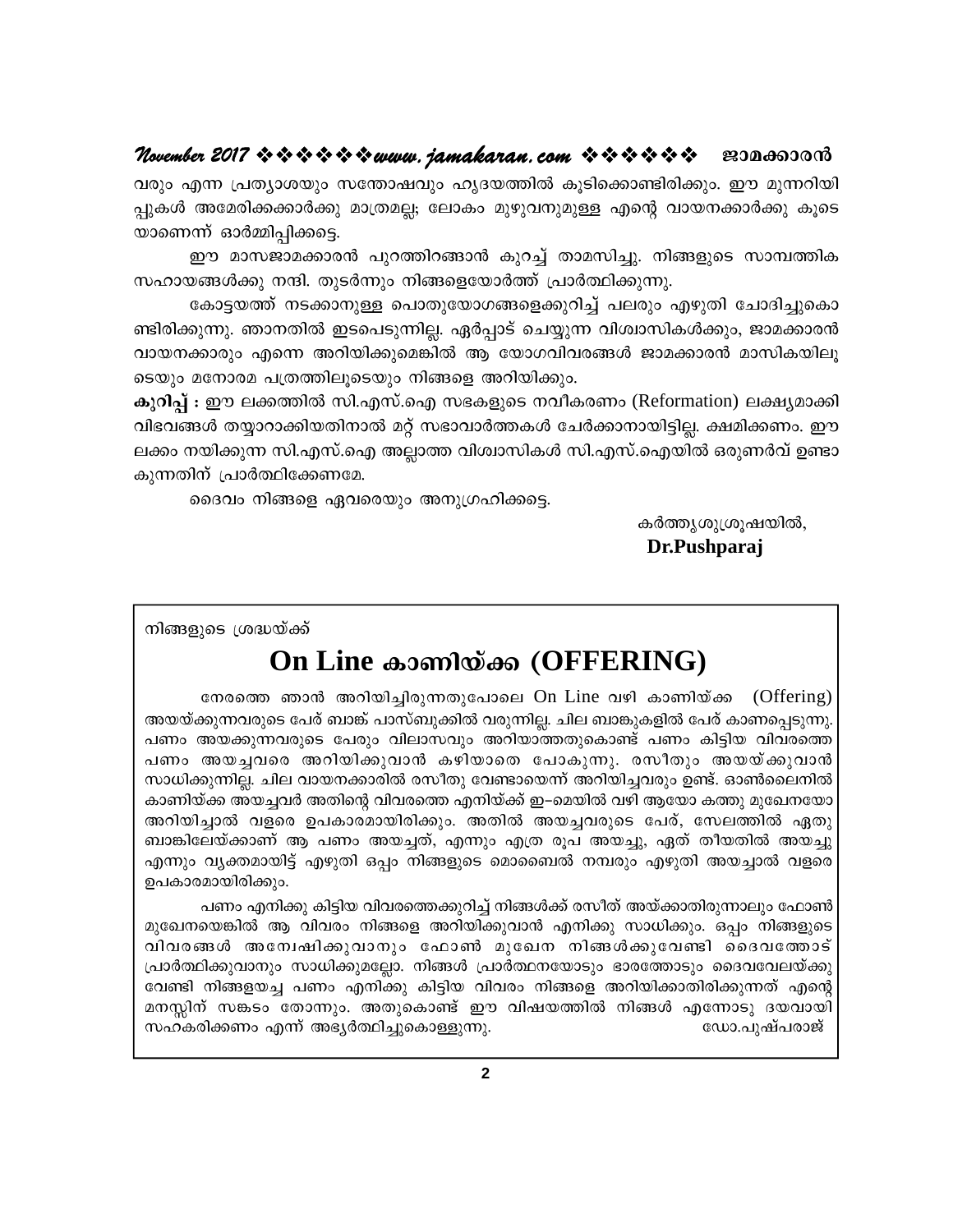# CSI സഭയിലെ വിശ്വാസികൾക്കു 70 വർഷക്കാലമായി മർമ്മമായിരുന്ന രഹസ്യം

# (സഭയോ? കമ്പനിയോ?)

സി.എസ്.ഐയുടെ ചരിത്രം അറിയാതെ തന്നെ സഭയിൽ കടന്നുവരികയും, ആരാധി ക്കുകയും വിവിധ പ്രവർത്തനങ്ങളിൽ ഏർപ്പെടുന്നവരുടെയും (അച്ചന്മാർ ഉൾപ്പെടെ) എണ്ണം അധികമാണ്. ചുരുക്കം ചിലർക്ക് എന്തോ ചില ധാരണകൾ സി.എസ്.ഐയെക്കുറിച്ച് ഉണ്ട്. സമീപകാലമായി കേസുകളുടെ വേലിയേറ്റമുണ്ടാകുകയും വിവിധ കോടതികളിൽ സി.എസ്. ഐയുടെ രജിസ്ട്രേഷനും, ദൈനംദിന കാര്യങ്ങളും, നടത്തിപ്പുകളും തുടങ്ങി പല കാര്യ ങ്ങൾ കോടതികൾ വിശദമായി പരിശോധിച്ചപ്പോൾ സി.എസ്.ഐയുടെ രജിസ്ട്രേഷനായ company act നും ദൈനംദിന നടത്തിപ്പുകൾക്കുള്ള Trust Association Act നും (CSITA) തമ്മിലുള്ള പൊരുത്തമില്ലായ്മ മനസ്സിലാക്കാൻ കഴിഞ്ഞത്.

ഇന്ത്യൻ ഗവ: Company Act അനുവദിച്ചിട്ടുള്ള വ്യവസ്ഥകൾക്കു വിരുദ്ധമായി ഡയോ സിസുകളും, സിനഡുകളും പ്രവർത്തിച്ചുവന്നതു വിവിധ കോടതികൾ പ്രഥമദൃഷ്ട്യായും, സൂക്ഷ്മമായും കണ്ടെത്തിയിരിക്കുന്നു. കോടതികളിൽ ചോദിച്ച ഒരു ചോദ്യം ഇവിടെ കുറി ക്കട്ടെ: "സി.എസ്.ഐ ബിഷപ്പുമാർക്കും മോഡറേറ്റർമാർക്കും സി.എസ്.ഐ land കളുടെ മേലുള്ള അധികാരം power of Attorney - Indian ഗവൺമെന്റിന്റെ ഏതു നിയമത്തിന്റെ By law യുടെ അടിസ്ഥാനത്തിലാണ് ലഭിച്ചത്?"

ഇതിന് ബിഷപ്പുമാരും, മോഡറേറ്ററും നല്കിയ മറുപടിയിൽ അജ്ഞതയും, അവൃക്ത തയും നിഴലിച്ചതിനാൽ കോടതികൾ തന്നെ സർക്കാർ അന്വേഷണ ഏജൻസിയായ –  ${\rm S} {\rm F} {\rm I} {\rm O}$ യെ കഴിഞ്ഞ 70 വർഷങ്ങളായി നടന്ന സാമ്പത്തിക കാര്യങ്ങളുടെ അന്വേഷണച്ചുമതല കോട തിയുടെ മേൽനോട്ടത്തിൽ ഏല്പിച്ചിരിക്കുന്നു.

ഇക്കാര്യമറിഞ്ഞ പല ഡയോസിസുകളും തങ്ങൾ സി.എസ്.ഐയുടെ ഭാഗമേയല്ല എന്നു പറഞ്ഞു സി.എസ്.ഐയിൽ നിന്ന് പുറത്തുപോകാൻ ശ്രമിക്കുകയാണ്. ഗവ.നല്കാൻ പോകുന്ന ശിക്ഷകളെക്കണ്ട് ഭയന്നും മറ്റു ചില കാരണങ്ങൾക്കുമായി സിനഡിൽ നിന്ന് പുറത്തുവരാൻ പല ഡയോസിസുകളും താരതമ്യപ്പെടുകയാണ്.

ഞാൻ മുൻപ് സുചിപ്പിച്ചതുപോലെ സി.എസ്.ഐയിൽ നിന്ന് ആദ്യമായി പുറത്തുപോ യത് തിരുനെൽവേലി ഡയോസിസ് ആണ്. ആദ്യം അവർ ബിഷപ്പിനെ നീക്കി. വൈസ് ചെയർമാൻ, സെക്രട്ടറി, കമ്മിറ്റി എന്നിവർ ചേർന്നാണ് ഡയോസിസിന്റെയും സ്ഥാപനങ്ങളു ടെയും ദൈനംദിന കാര്യങ്ങൾ ഇപ്പോൾ നോക്കുന്നത്. തിരുനെൽവേലി ഡയോസിസിലെ പള്ളി കൾ, സ്ഥാപനങ്ങൾ എന്നിവയുടെ ബോർഡുകൾ ലെറ്റർഹെഡ് എന്നിവയിൽ നിന്ന് സി.എ സ്.ഐ എന്ന പേർ നീക്കംചെയ്തു. തിരുനെൽവേലി ഡയോസിസിലെ സ്ത്രീജനസഖ്യത്തിന്റെ Annual Convention ന് സംസാരിക്കാൻ ക്ഷണിച്ച് എന്നിക്കു വന്ന ക്ഷണക്കത്തിലും സി.എ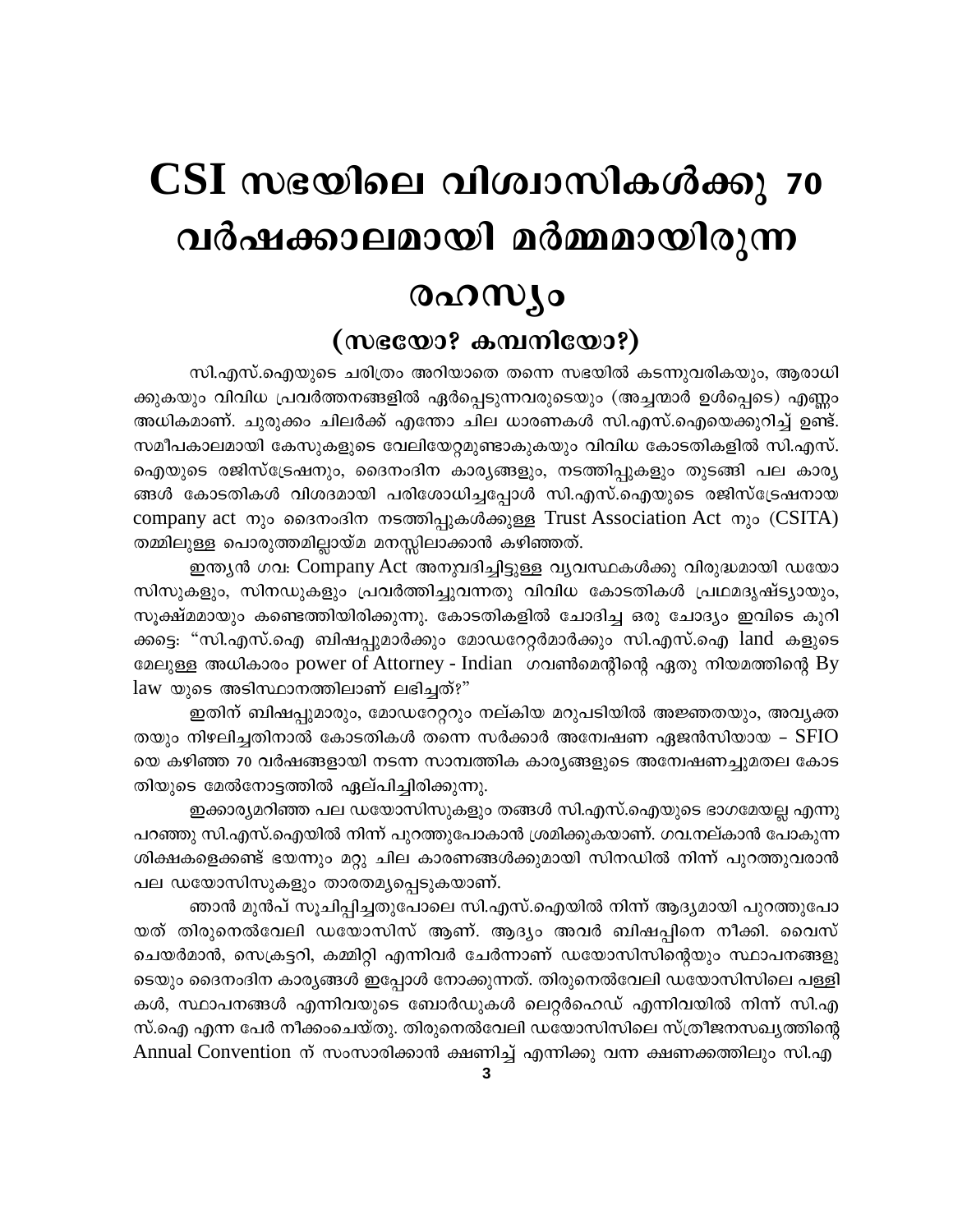### November 2017 \* \* \* \* \* \* \* www. jamakaran.com \* \* \* \* \* \* \* ജാമക്കാരൻ

സ്.ഐ എന്ന പേര് ഒരിടത്തും ഇല്ല. എല്ലാ ലെറ്റർഹെഡിലും ബോർഡുകളിലും സി.എസ്. வெறுல்க் வகல் TDTA Church - Thirunelveli Diocese Trust Association Church ஷாவை നല്കിയിട്ടുള്ളത്. എന്റെ മനസ്സിന് വളരെ വേദന ഈ സംഭവങ്ങൾ നല്കി.

തിരുനെൽവേലി ഡയോസിസും, കമ്പനി ആക്ടും അനുസരിച്ച് കേന്ദ്രസർക്കാർ നിയ മിച്ച പുതിയ ബോർഡിന് കീഴിൽ ആയി എന്നാണ് ഞാനറിയുന്നത്. കമ്പനി ബോർഡിൽ 9 അംഗങ്ങളുണ്ട്. ചെയർമാനായി Mrs.Vijila അവർകളും Mr.Retnam Tata ഉൾപ്പെടെ 8 ഡയറ ക്ടറും തങ്ങളുടെ ചുമതലകൾ ഏറ്റ് പണികൾ തുടങ്ങി എന്നറിഞ്ഞു. ഇനി ഇവരാണ് തിരു നെൽവേലി ഡയോസിസ് ബിഷപ്പിനെ appointment ചെയ്യുന്നത് എന്ന് കേൾക്കുന്നു. ഈ പുതിയ കമ്മിറ്റിയുടെ പ്രവർത്തനങ്ങൾ ആത്മീയ വളർച്ചയ്ക്കു എത്ര പ്രയോജനം ചെയ്യും എന്ന് ചോദ്യങ്ങൾ ഉയരുന്നു. ഇന്നാൾവരെ ബിഷപ്പുമാർ സാമ്പത്തികത്തിരിമറികൾ, ക്രമക്കേ ടുകൾ നടത്തി എന്നൊക്കെ ധാരാളം കേസുകൾ കോടതികൾ നടന്നുവരികയാണ്. ഈ സാഹ ചര്യത്തിൽ സി.എസ്.ഐയുടെ ഭാവി എന്താകും എന്ന വലിയ ചോദ്യത്തോടും മനഃഭാരത്തോടും ഈ എഴുത്തുകൾ ഇവിടെ നിറുത്തട്ടെ!

ചെന്നൈ ഡയോസിസും സി.എസ്.ഐയിൽ നിന്ന് വിടുതൽ നേടാൻ പോകുന്നു എന്ന വാർത്തയും കേൾക്കാനിടയായി. കർത്താവ് തന്നെ സി.എസ്.ഐ കുഞ്ഞാടുകളെ രക്ഷിച്ച്, പച്ചയായ പുൽപ്രദേശങ്ങളിൽ നടത്തട്ടെ!

# $\operatorname{CSI}$  സ്ഥാപിതമായ ചരിത്രം

16–ാം നൂറ്റാണ്ടിൽ യൂറോപ്യൻ രാജ്യങ്ങളുടെ വളർച്ച തുടങ്ങിയ കാലഘട്ടത്തിലാണ് Industrial Revolution ആരംഭിച്ചത്. അപ്പോഴാണ് യൂറോപൃൻ രാജ്യങ്ങളിൽ industrial-ന്റെ ആവശ്യത്തിന് cotton, Jute എന്നിവ ആവശ്യമായി വന്നു. ഇവ ധാരാളം ലഭിക്കുന്നത് ഇന്ത്യ എന്ന് അവർ കണ്ടു. ഈ വസ്തുക്കളുടെ കയറ്റുമതിക്കായി ആദ്യം വ്യക്തികളും, പിന്നെ സ്ഥാപ നങ്ങളും ഒടുവിലായി East India Company യും വന്നു. ബിസിനസ്സ് ആവശ്യങ്ങൾക്ക് വന്നവ രിൽ ചിലർ സാമൂഹ്യക്ഷേമ ചിന്ത ഉള്ളവരായിരുന്നു. ഇന്ത്യൻ ജനതയുടെ നിരക്ഷരത, പട്ടിണി തുടങ്ങിയ ദൈന്യതകൾ കണ്ട് മനസ്സലിഞ്ഞ് പട്ടിണിയും, ദാരിദ്ര്യവും, ആയുരാരോഗ്യം, ജീവി തനിലവാരം ഉയർത്തൽ, സാക്ഷരത എന്നിവയ്ക്കായി – വിദ്യാഭ്യാസ സ്ഥാപനങ്ങൾ, ആശുപ ത്രികൾ, വ്യവസായ സ്ഥാപനങ്ങൾ എന്നിവ തുടങ്ങി.

ഇന്ത്യയിൽ അന്നുണ്ടായിരുന്ന നിരക്ഷരജനത തങ്ങൾ ഭയപ്പെടുന്ന എന്തിനെയും ദൈവ മായി ആരാധിച്ചവരായിരുന്നു. ഇവിടുത്തെ നിരക്ഷരർ അറിവും ജ്ഞാനവും നേടി, തങ്ങളെ പ്പോലെ ഉയർന്ന ജീവിത നിലവാരത്തിലെത്തണം എന്ന ചിന്തയോടുകൂടി ആദ്യം പള്ളികളും, പിന്നെ പള്ളിക്കുടങ്ങളും സ്ഥാപിച്ചു. ഇവിടെ ശുശ്രുഷിക്കുവാനും, അദ്ധ്യാപകരായി സേവനം ചെയ്യുവാനും ആദ്യം വിദേശീയരെയും പിന്നെ സ്വദേശീകളെയും നിയമിച്ചു.

ഇന്ത്യയിൽ നടക്കുന്ന ഈ മാറ്റം അറിഞ്ഞ യൂറോപ്യൻ സഭകൾ തങ്ങളുടെ സഭകളി ലുള്ള ആത്മഭാരമുള്ള വൃക്തികളെ മിഷനറിമാരായി ഇന്ത്യയിലേക്കു അയച്ചു. മിഷണറിമാർ ഇവിടെ വന്നുതുടങ്ങിയ കാലത്താണ് ഇന്ത്യൻ സ്വാതന്ത്ര്യസമരം അതിന്റെ അവസാനത്തി ലേക്ക് നീങ്ങിക്കൊണ്ടിരുന്നത്. എവിടെയും അരക്ഷിതാവസ്ഥ നിലനിന്നിരുന്നതിനാലും വിദേ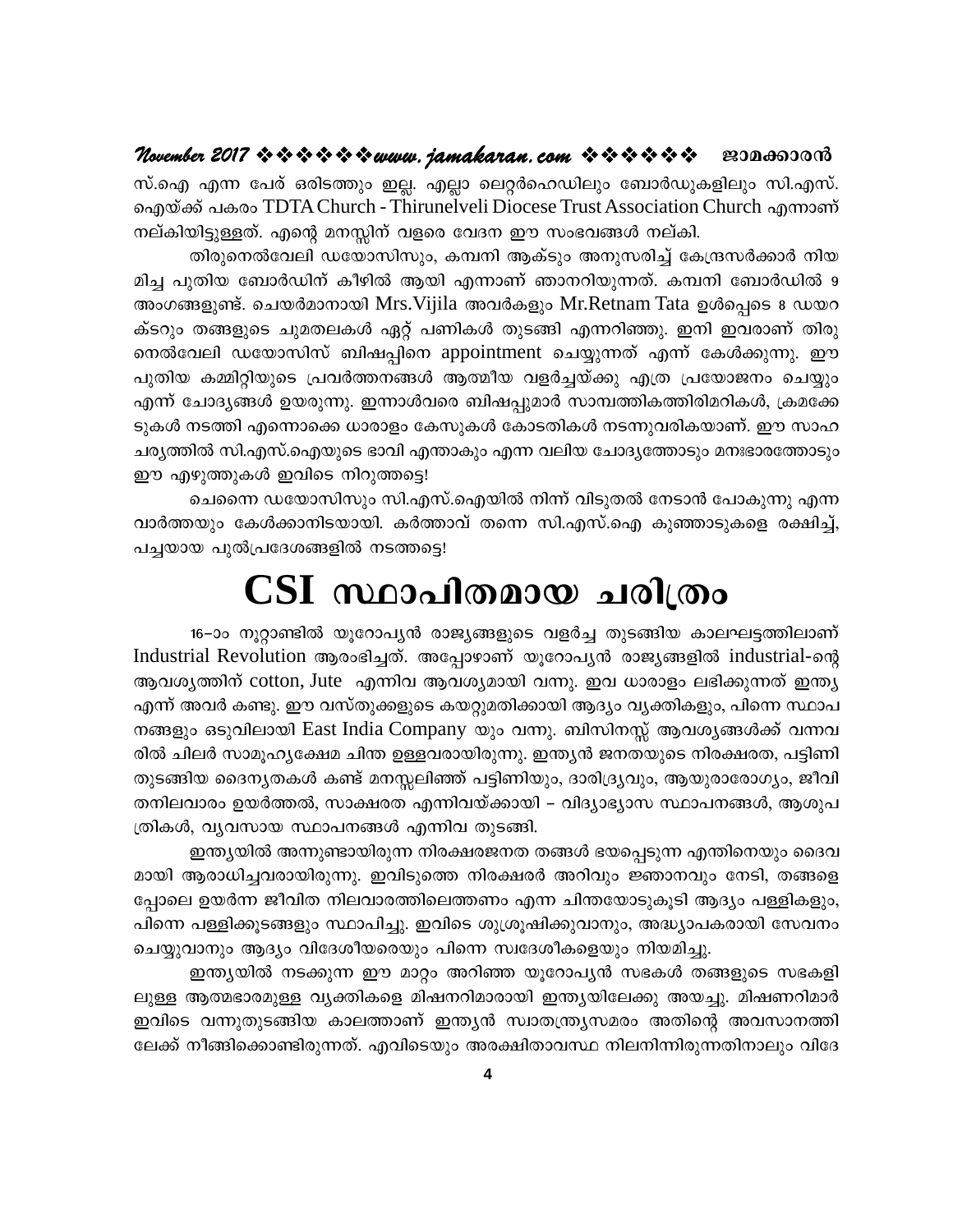# November 2017 \* \* \* \* \* \* www.jamakaran.com \* \* \* \* \* \* \* 201000000

ശീയരെ മുഴുവൻ ദുഷ്ടലാക്കോടെ കണ്ടിരുന്നതിനാലും ഇവിടുത്തെ ശുശ്രൂഷകൾ വിശ്വാസി കളും ചിതറിയടിക്കപ്പെടാതിരിക്കാൻ ഒരു ഏകോപനം ആവശ്യമായി വന്നു.

അക്കാലത്ത് ഓരോ മിഷൻ പ്രദേശങ്ങളും ഓരോ രീതിയിലും ചിട്ടയിലുമാണ് ആരാധ നകൾ നടത്തിയിരുന്നത്. അക്കാലത്ത് നടന്ന സാമൂഹികക്ഷേമപ്രവർത്തനങ്ങളുടെ അടുക്കും ചിട്ടയും ഫലവും കണ്ട് സർക്കാരും, രാജാക്കന്മാരും, വൃക്തികളും തങ്ങളുടെ സമ്പത്തും നില ങ്ങളും ഈ മിഷൻ പ്രവർത്തനത്തിന് ദാനമായി നല്കിയിട്ടുണ്ട്. പ്രവർത്തനങ്ങൾ തുടർന്നും നന്നായി കൊണ്ടുപോകുന്നതിനും, തദ്ദേശീയരായ രീതിയിൽ ജനങ്ങളുടെ വികാരം ഉൾക്കൊണ്ട് ആരാധനരീതികൾ ഉണ്ടാകേണ്ടതും ഒരു അടിയന്തിര ആവശ്യമായിത്തീർന്നു. അതിനുള്ള വൈത രണികൾ വലുതായിരുന്നു. കാരണം ഓരോ മിഷനുകളും യൂറോപ്പിലെ ഓരോ രാജ്യങ്ങളിൽ നിന്ന് വന്നവരും വ്യത്യസ്തസംസ്കാര ചുറ്റുപാടുകൾ നിറഞ്ഞവരുമായിരുന്നു. അന്നുണ്ടായി രുന്ന മിഷനുകൾ SPG, LMS, TDTA, CMS, SIUC, Travancore Trust എന്നിങ്ങനെ ചിലതാ യിരുന്നു.

ഇതിൽ TDTA - Tirunelveli District മുഴുവൻ അധികാരം വരത്തക്ക രീതിയിൽ കമ്പനി ആക്റ്റിൽ 1919–ൽ രജിസ്റ്റർ ചെയ്ത് അരാധനയും ഒപ്പം സാമൂഹൃക്ഷേമ പ്രവർത്തനങ്ങളും നടത്തിവരുന്നു. ആ നാളുകളിൽ മിഷനുകൾ തങ്ങളുടെ സൗകര്യാർത്ഥം ക്ഷേമപ്രവർത്തന ങ്ങൾക്കായി ഒത്തിരി ട്രസ്റ്റുകൾ രജിസ്റ്റർ ചെയ്ത് പ്രവർത്തിച്ചുകൊണ്ടിരുന്നു.

ഇന്ത്യയിലുണ്ടായ അപ്പോഴത്തെ സാഹചര്യങ്ങൾ യൂറോപ്യൻ മിഷണറിമാർക്ക് സ്വദേ ശത്തേയ്ക്കു മടങ്ങിവന്നതിനാൽ എല്ലാ മിഷനുകളുടെയും ക്ഷേമപ്രവർത്തനങ്ങൾ ഏകോപി പ്പിക്കാൻ തീരുമാനിച്ചു. എൽ.എം.എസ്, എസ്.പി.ജി എന്നീ മിഷനുകൾ എസ്.ഐ.യു.സി എന്ന പേരിൽ നേരത്തെതന്നെ യോജിച്ച് പ്രവർത്തിച്ചുകൊണ്ടിരുന്നു. തെക്കേ ഇന്ത്യയിലെ എല്ലാ മിഷനുകൾക്കും തമ്മിൽ ഐകൃതയും സഹപ്രവർത്തിത്വവും ഉണ്ടാകുന്നതിനുവേണ്ടി 1939–ൽ തമിഴ്നാട്ടിലെ ചെന്നൈക്കടുത്തുള്ള ചെങ്കൽപ്പെട്ടിൽ ഒരു യോഗം ചേരുകയും ആ യോഗതീ രുമാനങ്ങളെ ചെങ്കൽപ്പെട്ട സബ് രജിസ്ട്രാർ ഓഫീസിൽ വച്ച് രജിസ്റ്റർ ചെയ്യുകയും ചെയ്തു. തുടർന്നുള്ള ചർച്ചകളിൽ വന്ന കാലതാമസ്സത്താൽ അടുത്തഘട്ട തീരുമാനങ്ങൾക്കു കുറച്ച് താമസമേർപ്പെട്ടു.

ഇന്ത്യ 1947–ൽ സ്വാതന്ത്ര്യം നേടിയപ്പോൾ അന്നുണ്ടായിരുന്ന കമ്പനി നിയമമനുസ രിച്ച് എല്ലാ മിഷനുകളും, ട്രസ്റ്റുകളും ഒന്നുചേർന്ന് 112/1947 സി.എസ്.ഐ എന്ന സ്ഥാപനം – സി.എസ്.ഐ എന്ന പേരിൽ 1947 സെപ്റ്റംബർ 27–ൽ ഉദയംചെയ്തു.

മറ്റ് മിഷനുകൾ തങ്ങളുടെ സ്വത്തുക്കൾ CSI TA യുടെ കയ്യിൽ ഏല്പിച്ചപ്പോൾ, തിരു നെൽവേലി ഡയോസിസ് TDTA മാത്രം തങ്ങളുടെ സ്വത്തുക്കളെ CSI TA യുടെ പേരിൽ ഇന്നുവരെ നല്കിയിട്ടില്ല. cms മാത്രം 1956–ൽ തങ്ങളുടെ എല്ലാ സ്വത്തുക്കളും CSI TA യുടെ കയ്യിൽ ഏല്പിച്ചു. അതിനെത്തുടർന്ന് മറ്റ് മിഷനുകൾ എല്ലാം ഇതുപോലെ എല്ലാവകയും CSI TA യുടെ കൈവശം ഏല്പിച്ചു.

വൃക്തികൾ തങ്ങളുടെ വസ്തുവകകൾ മിഷനുവേണ്ടി അപോൾ CSI TA യുടെ കൈയ്ക്കു നല്കി. ആ നാളുകളിൽ ചെന്നൈയിലെ കത്തോലിക്ക മിഷൻ തങ്ങളുടെ 243 സ്വത്തു ക്കളെ CSI TA യ്ക്കു നല്കുകയും അവർ ചെയ്ത സാമൂഹൃക്ഷേമപ്രവർത്തനങ്ങളെ തുടർന്നു ചെയ്യുവാൻ അപേക്ഷിക്കുകയും ചെയ്തു.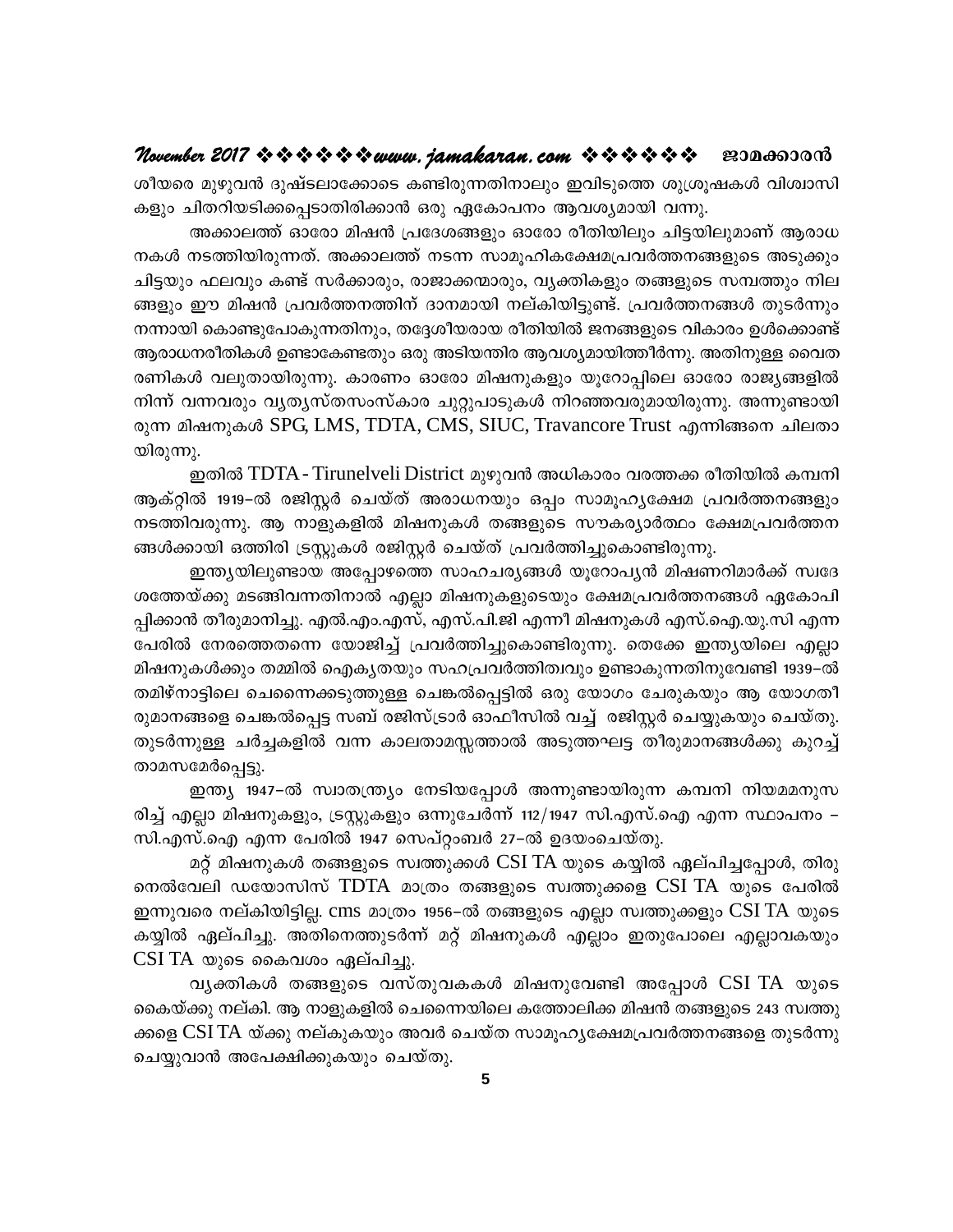### November 2017 \* \* \* \* \* \* \* www.jamakaran.com \* \* \* \* \* \* ജാമക്കാരൻ CSI TA യുടെ Bylaw അനുസരിച്ച്

1. ചുമതലക്കാർ തങ്ങളുടെ പേർക്ക് സമ്പത്തുകൂട്ടുവാനോ, നന്മകൾ അനുഭവിക്കാനോ പാടി 읝.

2. അർഹതപ്പെട്ടവർക്കു മാത്രം നന്മകൾ ചെന്നുചേരുന്നു എന്നുള്ളത് ഉറപ്പുവരുത്തണം.

3. അർഹതപ്പെട്ടവർക്ക് നന്മ ലഭിക്കുന്നതിനും ആരിൽ നിന്നും service charge ഈടാക്കരുത്. 4. കമ്പനിയുടെ ചുമതലക്കാരായ മോഡറേറ്റർ, ബിഷപ്പുമാർ, അച്ചന്മാർ തുടങ്ങിയ പൂർണ്ണസമ ലക്കാർ, ജോലിക്കു നിയമിക്കൽ, ശമ്പളം നല്കൽ എന്നിവ CSI TA യുടെ ചുമ യവേ  $law 3D E$  ൽ എന്നിവയിൽ പറയുന്നു. തലയാമെന്ന് – By

5. CSI TA യിലെ ഒരു നന്മയും പൂർണ്ണസമയവേലക്കാർ അനുഭവിക്കരുത് എന്ന് By law 4 ൽ പറയു  $m<sub>λ</sub>$ .

6. പൂർണ്ണസമയ വേലക്കാർ CSI TA യുടെ നന്മകൾ അന്യായമായി അനുഭവിക്കുന്നു എന്നു ഞ്ഞാൽ കടുത്ത ശിക്ഷയുണ്ടെന്ന് By law 6 പറയുന്നു. തെളി

7. CSI TA യുടെ വരുമാനങ്ങൾക്കു ഇന്ത്യൻ ഗവ:ന്റെ 12 Act, 12 A, 80 G അനുസരിച്ച് നികുതി യ്ക്കേണ്ടതില്ല എന്ന് order നല്കിയിട്ടുണ്ട്. അട

# CSI ആരംഭവും പ്രവർത്തനങ്ങളും

പല രീതിയിൽ ആരാധിച്ചുവന്ന മിഷനുകൾ തദ്ദേശീയരായ ജനങ്ങളുടെ അഭിപ്രായ ങ്ങളും ഇഷ്ടങ്ങളും ചേർത്ത് ഏകീകൃത ലിറ്റർജി, Methodist, Anglian, Ceogregational, Presbyterian എന്നീ മിഷനുകളെ പ്രതിനിധീകരിച്ച് ഈ മിഷൻ തലവന്മാർ ഒന്നുചേർന്ന് 27.09.1947 ശനിയാഴ്ച ചെന്നൈയിൽ വച്ച് നടത്തുകയുണ്ടായി. ക്രമേണ മറ്റു മിഷനുകളും ഈ ഏകീ കൃത സമ്പ്രദായത്തിന്റെ ഭാഗമായി മാറി. അങ്ങനെ ആദ്യത്തെ സി.എസ്.ഐ ആരംഭിക്കപ്പെട്ടു.  $\operatorname{CSI\,TA}$  എന്ന് വിളിച്ചിരുന്നില്ല. ജനങ്ങളിലുള്ള ഭയാശങ്കകൾ മാറ്റാൻ മിഷനുകൾ ചേർന്ന് ജന ങ്ങളെ വിളിപ്പിക്കാൻ പരിശീലിപ്പിച്ച പേരാണ് CSI എന്നത്. വിദേശത്ത് പോയ മിഷണറികളും ഇന്ത്യയിലുണ്ടായിരുന്ന തങ്ങളുടെ സ്വത്തുക്കളെ CSI TA യ്ക്കു നല്കി.

# $\operatorname{CSI}$  എന്ന പേരിൽ സ്വത്തുക്കളുണ്ടോ?

CSI TA സ്ഥാപിക്കുന്നതിനു മുമ്പും പിമ്പും CSI യുടെ പേരിൽ സ്വത്തുക്കളില്ല. ആ സ്വത്തുക്കൾ മോഡറേറ്റർ തന്നെ നിർവ്വഹിക്കണം എന്ന് ബൈലോയിൽ ഒരിടത്തുപോലും പറ യുന്നുമില്ല. അതുപോലെ സി.എസ്.ഐ സഭയ്ക്കും CSI TA യ്ക്കും തമ്മിൽ ബന്ധങ്ങളൊന്നു മില്ല. എന്തുകൊണ്ടെന്നാൽ കമ്പനി ആക്റ്റിൽ രജിസ്റ്റർ ചെയ്ത CSI TA യുടെ ആരാധനാ, കൂടിവരവ്, wing/department മാത്രമാണ് CSI സഭകൾ എന്നത്.

സി.എസ്.ഐയുടെ പ്രസ്ഥാനങ്ങളും, സ്ഥാപനങ്ങളും CSI TA യുടെ കയ്യിൽ നല്കിയ തിന്റെ ഒരേകാരണം അവ സമൂഹത്തിൽ ആവശ്യത്തിലായിരിക്കുന്നവർക്ക് സഹായിക്കണം എന്ന ഒറ്റ ഉദ്ദേശ്യത്തോടുകൂടി മാത്രമാണ്. സഭകളിൽ നിന്ന് വരുന്ന കാണിക്കകൾ, കൂട്ടായ്മ കൾ, സ്ഥാപനങ്ങളിൽ നിന്നുള്ള വരുമാനം എന്നിവ സമുഹത്തിന്റെ കണ്ണീർ തുടയ്ക്കണം എന്ന ഒറ്റ ഉദ്ദേശത്തോടുകൂടി മാത്രം ചെലവഴിക്കണം എന്നതാണ് CSI TA യുടെ ബൈലോ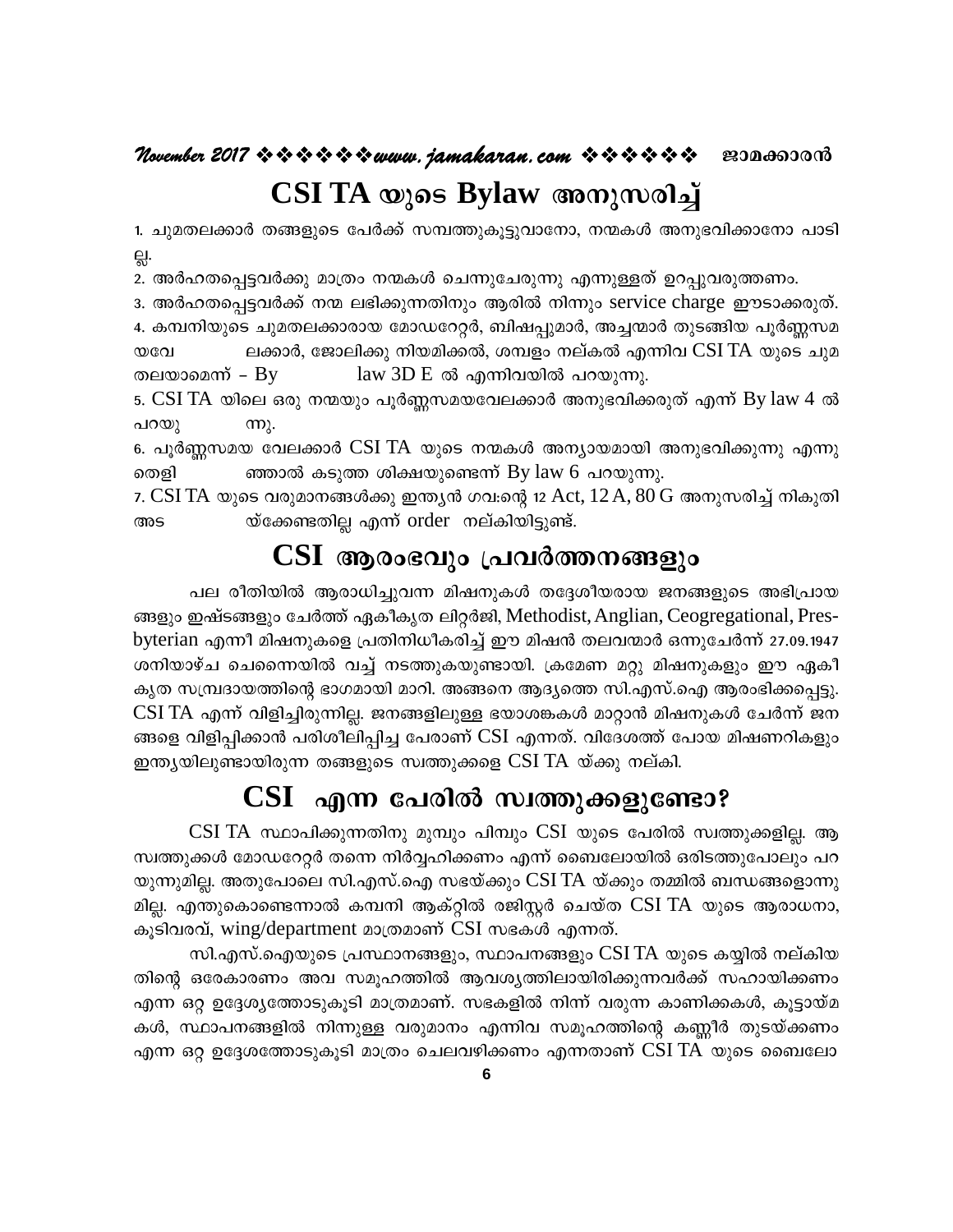### November 2017  $\Leftrightarrow$   $\Leftrightarrow$   $\Leftrightarrow$   $\Leftrightarrow$   $\Leftrightarrow$  wuvu. jamakaran. com  $\ \Leftrightarrow$   $\Leftrightarrow$   $\Leftrightarrow$   $\Leftrightarrow$   $\Leftrightarrow$   $\Leftrightarrow$ ജാമക്കാരൻ

പറയുന്നത്. ഇതിനായിട്ടാണ് CSI TA യ്ക്കു IT Department - IT Excemption (നികുതിയിള വ്) നല്കുന്നതും.

മുഴുവൻ സമയ ശുശ്രൂഷകർ / പ്രവർത്തകരുടെ ശമ്പളവും അലവൻസുകളും നല്കേ ണ്ടതും CSI TA യുടെ ചുമതലയാണ്.

# സിനഡ് എന്നാൽ എന്ത്?

ഓരോ പ്രദേശങ്ങളിലുള്ള മിഷനുകൾ തമ്മിൽ പ്രാർത്ഥനയ്ക്കും സഹകരണത്തിനും മാത്രമായി നിശ്ചിതസമയത്ത് ഒത്തുചേർന്ന് കാര്യങ്ങൾ പങ്കുവയ്ക്കുന്ന വേദിമാത്രമാണ് സിന ഡ്. ഇങ്ങനെ കൂടിവരുമ്പോൾ അദ്ധ്യക്ഷം വഹിക്കുന്നതിനും, നടപടിക്രമങ്ങൾ ലീഡ് ചെയ്യു ന്നതിനും, വരുമാനങ്ങൾ എഴുതുന്നതിനും പങ്കിടുന്നതിനും വ്യക്തികൾ ആവശ്യമായി വന്നു. അദ്ധ്യക്ഷ്യം വഹിക്കുന്നതിന് Ex Officers Chairman എന്ന് അന്ന് വിളിച്ചതിനെ ക്രമേണ മോഡ റേറ്റർ എന്ന വിളിപ്പേരിൽ ആക്കി. ഈ മോഡറേറ്റർക്ക് എന്തെങ്കിലും പ്രത്യേക അധികാരങ്ങൾ ഇല്ല. അതായത്, ഒരു വിവാഹവീട്ടിൽ ഏറ്റവും മുതിർന്ന വ്യക്തിയെ മുൻനിറുത്തി കാര്യങ്ങൾ ചെയ്യുന്നതുപോലെ.

അക്കാലങ്ങളിൽ CSI TA യ്ക്കുള്ളിലെ മിഷനുകളും മറ്റു മിഷൻ നേതാക്കളും ഈ യോഗങ്ങളിൽ സംബന്ധിക്കുകയും പ്രവർത്തനങ്ങളിൽ പങ്കാളികളാകുകയും ചെയ്തിട്ടുണ്ട്. ഉദാ: ശ്രീലങ്കയിലെ Jaffna Diocese, TDTA Tirunelveli.

### What is SYNOD?.

Synod is the conference,/Congress of Synod. Is part. of CSI OR. CSITA ?the evangelical department of different trusts which are doing charity and evangelism. the moderator who is elected by the Synod is the ex ofisio chair man to conduct the SYNOD/ evangelical conference. Two or three days the evangelical department of different trusts joining together and electing a person to be chair the conference or SYNOD. It has no bank account. Only for the meeting they are electing the chairman and Secretary and treasure. They will act as a ex officios. They will convince the next conference/Congress/ SYNOD. The new chair man, Secretary and Treasurer will continue the conference. Because the participants from different trusts will give the money for the SYNOD. After the conference their function are as earlier. (For details, please read the conference note. The expense shall be met by the participants. Like/So the moderator can not appoint bishop or any salaried employees.

Since SYNOD is the conference of the evangelical department of different trusts. SYNOD is the Part of CSI

ഇതിൽ രസകരമായ കാര്യം എന്തെന്നു വച്ചാൽ മോഡറേറ്റർ തുടങ്ങി ഒരു Ex Officers അംഗങ്ങൾക്കും CSI TA യുമായി ബന്ധപ്പെടുത്തി ഒരു ബാങ്ക് അക്കൗണ്ട് പോലും പാടില്ല എന്നതാണ്.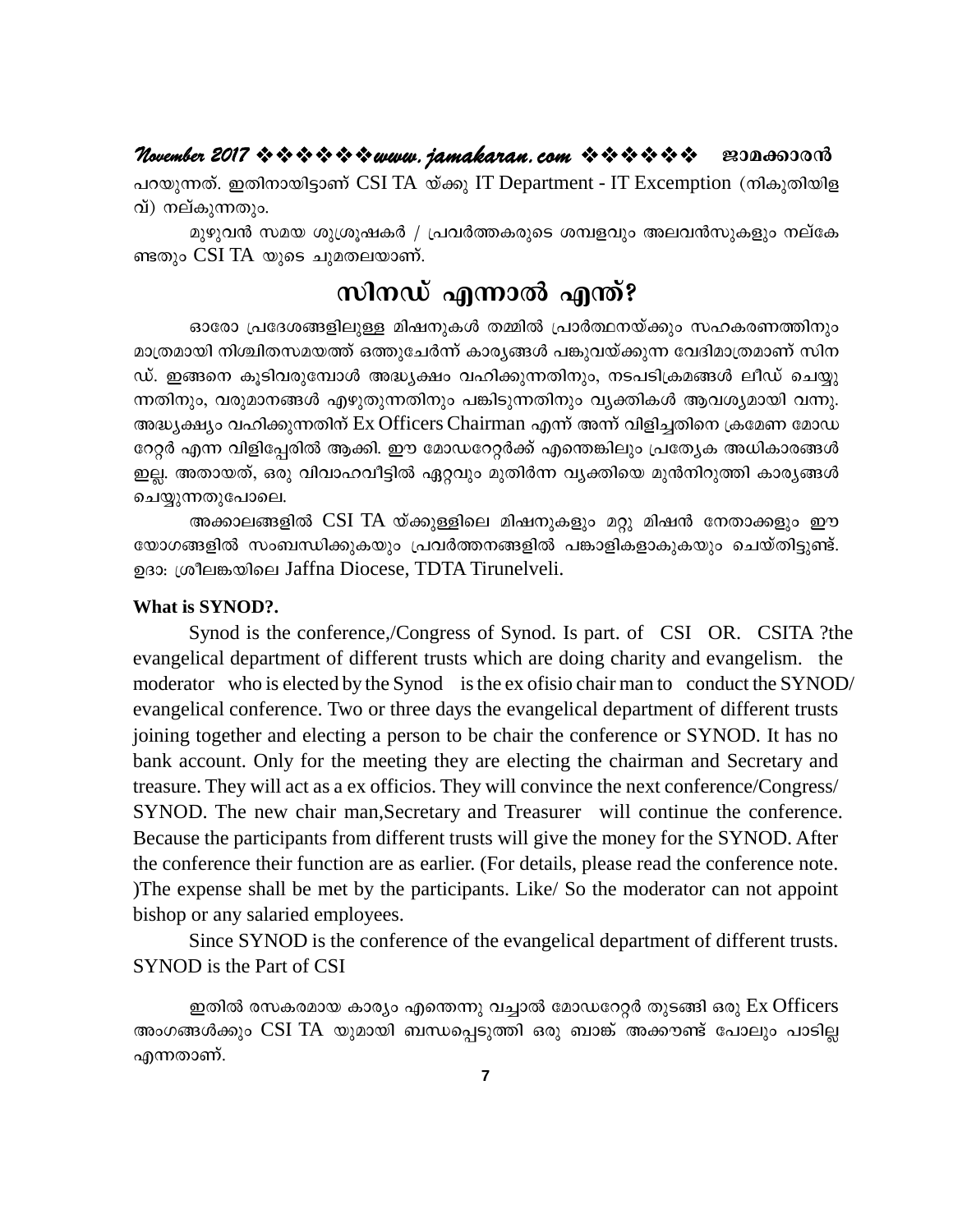### ജാമക്കാരൻ

 $\operatorname{CSI\,TA}$  കമ്പനി ആക്റ്റ് രജിസ്റ്റർ ചെയ്തതെന്നും, അതിന്റെ കണക്കുകൾ സർക്കാരിനെ കാണി ക്കുന്നുണ്ടെന്നും, നേതാക്കൾ ആ കമ്പനിയുടെ ജോലിക്കാർ / കൂലിക്കാർ മാത്രമാണെന്നും, തങ്ങൾ അതിന്റെ യജമാനന്മാർ അല്ല എന്നുള്ളതും ഇന്നാൾവരെ സി.എസ്.ഐ ജനങ്ങളിൽ നിന്ന് മറച്ചു. അഥവാ സുതാര്യത ഒട്ടും ഇല്ല എന്നർത്ഥം.

CSI TA എന്ന കമ്പനിയുടെ സ്വത്തുക്കൾ പരിപാലനം ചെയ്ത് വരുമാനമുണ്ടാക്കി സുവിശേഷവേല നടത്തേണ്ട പരിപാലകന്മാർ കാപാലികന്മാരായി സ്വത്തുക്കളെ വിറ്റുതുല യ്ക്കുന്നു. ചുരുക്കത്തിൽ പൊൻമുട്ടയിടുന്ന താറാവിനെ കൊല്ലുന്നതുപോലെ.

അതിനുവേണ്ടി CSI TA യ്ക്കു മുകളിൽ സിനഡ് എന്ന ഉമ്മാക്കി ഉണ്ടെന്ന് സാധാരണ ക്കാരെ ധരിപ്പിച്ച് ഇത്രയും കാലം കളവും, കള്ളവും, യഥേഷ്ടം നടത്തിക്കൊണ്ടിരിക്കുന്നു. ദൈവന്യായവിധി തുടങ്ങിയിരിക്കുന്നതിനാൽ കയ്യും കള്ളവോട്ടും ഓരോ നേതാക്കളും കോട തികളുടെ കയ്യിലും അന്വേഷണ ഏജൻസികളുടെ കയ്യിലും വീണുകൊണ്ടിരിക്കുന്നു.

ഇതുവരെയുള്ള കണക്കുകൾ പരിശോധിക്കുമ്പോൾ IT Excemption നിർത്തലാക്കു കയും ഇതുവരെ ശേഖരിച്ച തുകകളുടെ 30% വരെ Tax ആയി അടയ്ക്കേണ്ടി വരുമെന്നും നിയമസാമ്പത്തിക വിദഗ്ദ്ധർ അഭിപ്രായപ്പെടുന്നു.

കമ്പനി ആക്റ്റ് അനുസരിച്ച് ഷെയർ നല്കുന്നവരാണ് യജമാനന്മാർ. CSI TA എന്ന കമ്പനിക്കു ആഴ്ചതോറും കാണിക്ക, മാസവരി എന്ന നില്ക്കും മറ്റു വഴികളിലും കാശു നല്കുന്ന ഓരോരുത്തരും യജമാനന്മാരാണ്. അതിനാൽ CSI TA യുടെ കാശുകളും സ്വത്തു ക്കളും കൊള്ളയടിക്കുന്ന തട്ടിപ്പുവെട്ടിപ്പു വീരന്മാരെ കയ്യോടെ പിടിച്ച് കയ്യാമം വയ്ക്കുന്നതു വരെ നിങ്ങളോരോരുത്തരും ജാഗ്രതയോടിരിക്കണം. CSI TA യുടെ വരവുചെലവ് ബുക്ക് (ബ ഡ്ജറ്റ് ബുക്ക്), മിനിറ്റ്സ് ബുക്ക് എന്നിവ ഓരോരുത്തരും കേട്ടുവാങ്ങണം. വിദേശത്തുള്ള സി. എസ്.ഐ സഭാംഗങ്ങൾക്കും ഈ അവകാശം ഉണ്ട്. നിങ്ങളോരോരുത്തരും നിങ്ങളുടെ ശുശ്രൂ ഷകരോടും, ഡയോസിസ് ഭാരവാഹികളോടും, ബിഷപ്പ്മാരോടും ഈ ബുക്കുകൾ കേട്ടുവാ ങ്ങണം. അതിനുള്ള അവകാശം നിങ്ങൾക്കോരോരുത്തർക്കുമുണ്ട്.

മുന്നറിയിപ്പ് : ഇന്നാൾ വരെ കാര്യങ്ങൾ മനസ്സിലാക്കാതെ, CSI TA യുടെ ഓരോ ചില്ലിക്കാശി ന്റെയും കണക്കുകൾ നാം കേൾക്കാത്തതുകൊണ്ട് കേൾക്കേണ്ട വ്യക്തികളും ഏജൻസിക ളെയും സർക്കാരും കോടതികളും തന്നെ അയച്ച കണക്കു കേൾക്കാൻ തുടങ്ങിയിരിക്കുന്നു. കയ്യോടെ സാമ്പത്തിക ക്രമക്കേടുവീരന്മാരെ പിടിക്കും, തുറങ്കിലടയ്ക്കും. നാളുകൾ ഇനി അധി കമില്ല.

നന്ദി : CSI TA യ്ക്കു സംഭവിക്കാൻ പോകുന്ന ആപത്ത് മുന്നിൽക്കണ്ട് അതിന്റെ നിയമവശ ങ്ങൾ അറിയാൻ ഡോ.പുഷ്പരാജ് ആയ ഞാൻ പല സ്ഥലത്തും യാത്ര ചെയ്തു. ഓരോ യാത്രയിലും വിവരങ്ങൾ തന്ന് സഹായിച്ച ഓരോരുത്തർക്കും നന്ദി അറിയിക്കുന്നു. ഇവരെല്ലാം തലമുറകളായി CSI TA അംഗങ്ങളും, അഭ്യുദയകാംക്ഷികളും, നേതാക്കളും, CSI ചരിത്രത്തിൽ അഗ്രഗണ്യരും, തങ്ങളായിരിക്കുന്ന മേഖലകളിൽ ഡോക്ടറേറ്റ് ഉള്ളവരുമാണ്. ഇത്തരുണത്തിൽ ഡോ.സുന്ദർരാജ് അവർകളെ പ്രത്യേകം ഓർക്കുന്നു, നന്ദി പറയുന്നു.

സി.എസ്.ഐ സഭകൾ ഉണരുവാനും, ജാഗ്രതയോടിരിപ്പാനും കർത്തൃവരവിനായി ഒരു ങ്ങുവാനുമാണ് ഇത്രയും കാര്യങ്ങൾ എഴുതിയത്. പിശാച് കയ്യിലെടുത്ത് സഭകളെ തകർക്കുന്ന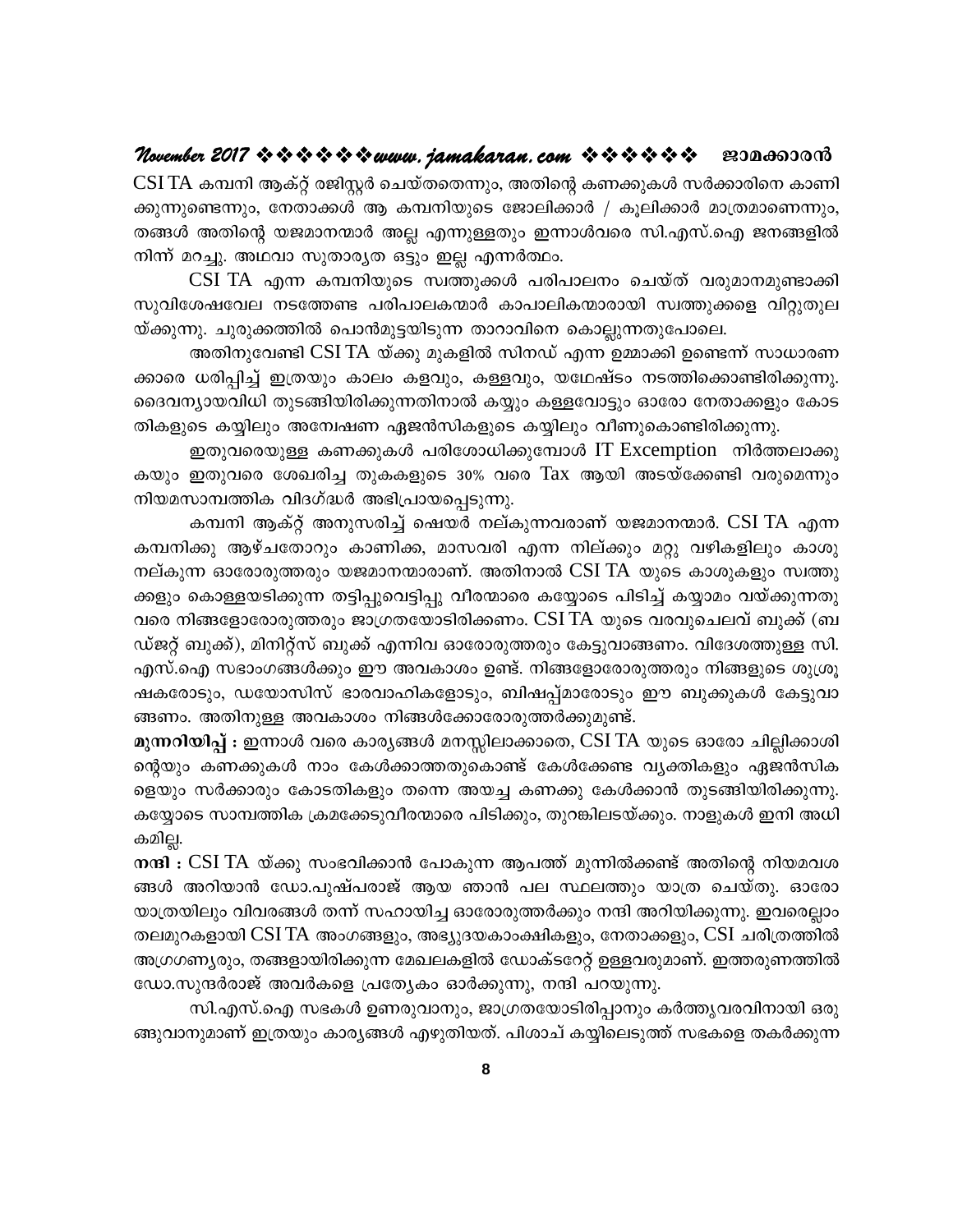### November 2017 \* \* \* \* \* \* \* www. jamakaran.com \* \* \* \* \* \* \* ജാമക്കാരൻ

വീരന്മാരെ നിങ്ങൾ തിരിച്ചറിയുക എന്ന ഒറ്റ ലക്ഷ്യമാണ് ഈ ലേഖനത്തിന് പിന്നിലുള്ളതെന്ന് കണ്ണുനീരോടെ അറിയിക്കട്ടെ.

### ഒടുവിലായി :

അറിഞ്ഞ വിഷയങ്ങളെ വച്ച് സി.എസ്.ഐയിൽ ഒരു നവീകരണം ഉണ്ടാകുന്നതിനും, സുവിശേഷീകരണം എന്ന ഒരു ലക്ഷ്യമുള്ള സഭയായി സി.എസ്.ഐ മാറേണ്ടതിനും പ്രത്യേകം കണ്ണുനീരോടും, ഉപവാസത്തോടും പ്രാർത്ഥിക്കേണമേ.

# സി.എസ്.ഐ അച്ചന്മാർക്കും ബിഷപ്പുമാർക്കും എന്റെ പ്രത്യേക അപേക്ഷ :

\* ഇത് വായിക്കുന്ന നിങ്ങൾ ദയവായി എന്നെ തെറ്റിദ്ധരിക്കരുത്.

\* നിങ്ങളെ അപമാനിക്കുവാനല്ല ഞാൻ ഇത് എഴുതുന്നത്. സി.എസ്.ഐയ്ക്ക് ഒരു അപ മാനം വന്നാൽ സി.എസ്.ഐ അംഗമായ എനിയ്ക്കും അത് എനിക്ക് അപമാനം തന്നെ. ചില വർഷങ്ങളായി എന്റെ ഉള്ളിലുണ്ടായ മനോഭാരം വായനക്കാർക്ക് പ്രാർത്ഥി ക്കുവാനായി സമർപ്പിച്ചു എന്നുമാത്രം. നിങ്ങളും നമ്മുടെ സി.എസ്.ഐ യെക്കുറിച്ച് മനോ ഭാരത്തോടെ പ്രാർത്ഥിച്ച് നിയമവൃത്തമായ കാരൃങ്ങൾ എടുത്തുകളഞ്ഞിട്ട് നിയമത്തിന്റെ അടിസ്ഥാനത്തിൽ സഭയെ നടത്തി മക്കളെ കർത്താവിന്റെ വരവിനായി ഒരുക്കുവാൻ ഭാര ത്തോടെ പ്രാർത്ഥിക്കുവാനായി അഭ്യർത്ഥിച്ചുകൊള്ളുന്നു.

\* ഇത് വായിക്കുന്ന സി.എസ്.ഐ അംഗങ്ങൾ മാത്രം ഇതിന്റെ അഭിപ്രായം എഴുതി അറി യി ച്ചാൽ വളരെ ഉപകാരമായിരിക്കും. ഞാൻ അത് പരസ്യപ്പെടുത്താം.

\* സി.എസ്.ഐ അല്ലാത്തവർ ഇതിനെക്കുറിച്ച് അഭിപ്രായം പറയുവാൻ അവകാശമില്ല. ദൈവം നമ്മെ എല്ലാവരേയും അനുഗ്രഹിക്കുമാറാകട്ടെ.

# കൂട്ടായ്മകൾ

- നിങ്ങൾ ഓൺലൈൻ, M.O., ചെക്ക് വഴിയായി അയച്ച എല്ലാ സാമ്പത്തിക  $\Box$ സഹായത്തിനും വളരെയധികം നന്ദിയുണ്ട്.
- നിങ്ങൾ എഴുതി അയച്ച എല്ലാ പ്രാർത്ഥനാവിഷയങ്ങൾക്കും ആഴ്ചതോറും  $\Box$ പ്രാർത്ഥിക്കുന്നുണ്ട് സൗഖ്യം പ്രാപിച്ചവരും അൽഭുതങ്ങൾ പ്രാപിച്ചവരും എനിക്കെഴുതി അറിയിച്ച വിവരങ്ങൾ അറിഞ്ഞ് ഞാൻ ദൈവത്തെ സ്തുതി ക്കുന്നു.
- $\Box$ എനിക്കുവേണ്ടിയും എന്റെ ദൈവവേലയ്ക്കു വേണ്ടിയും പ്രാർത്ഥിച്ചതായി അറിയിച്ച എല്ലാ അച്ചൻമാർക്കും എല്ലാ വിശ്വാസികൾക്കും ദൈവനാമത്തി ലുള്ള നന്ദി അറിയിക്കുന്നു.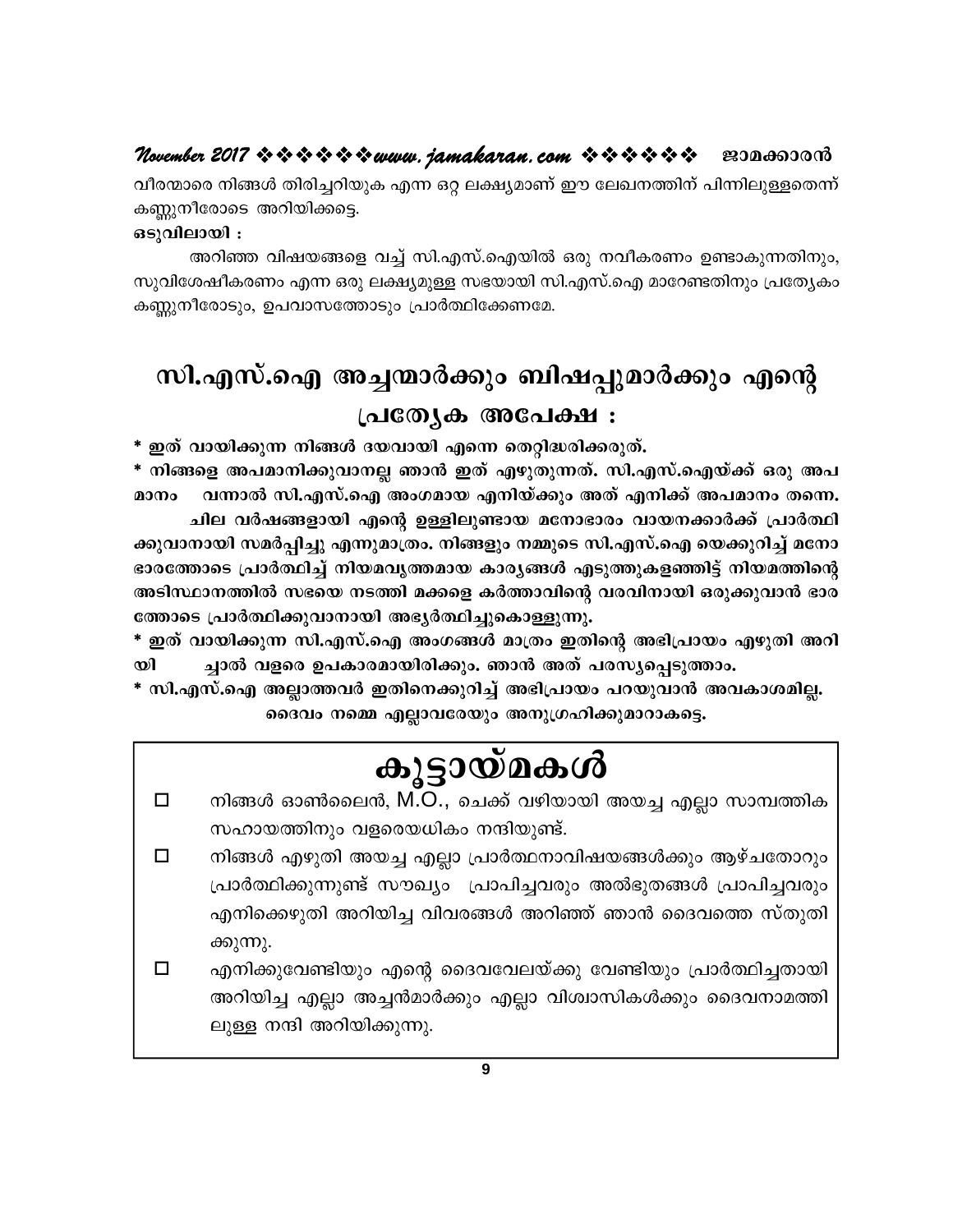# തിരുനെൽവേലി സി.എസ്.ഐ ഡയോസിസ്

ഇന്ത്യയിലെ ഏറ്റവും വലിയ ഡയോസിസായി കരുതപ്പെടുന്നത് തിരുനെൽവേലി ഡയോ സിസാണ്. ആത്മീകതയിൽ കൂടുതലായി വളർച്ച പ്രാപിച്ചതും ഈ ഡയോസിസാണ്. ഏക ദേശം നാലായിരം മിഷണറിമാരാണ് ഈ ഡയോസിസിൽ നിന്നും വടക്കേ ഇന്ത്യയിൽ മിഷ ണറി പ്രവർത്തനം നടത്തുന്നത്. ഇങ്ങനെ ആത്മീകതയിൽ ഉയർന്ന നിലയിൽ വളർന്ന ഈ ഡയോസിസിൽ കഴിഞ്ഞ 50 വർഷങ്ങളായി സമാധാനം നഷ്ടപ്പെട്ട്, പദവിക്കുവേണ്ടി മത്സര ങ്ങളും, അതുമൂലം കോടതി കയറുന്നതും വളരെ ദുഃഖകമായ കാരൃങ്ങളാണ്. എന്റെ ദൈവ വേലയിൽ ഈ 50 വർഷത്തിൽ തിരുനെൽവേലി ഡയോസിസിലെ 5 ബിഷപ്പുമാരുടെ ഭരണ ത്തിൽ ആയിരക്കണക്കിന് സഭകളിൽ ഞാൻ കൺവെൻഷൻ യോഗങ്ങൾ നടത്തിയിട്ടുണ്ട്. എല്ലാ ബിഷപ്പുമാരും ബിഷപ്പു പദവി ഏൽക്കുമ്പോൾ നല്ല ആത്മീയമായും ദൈവഭയത്തിലും തന്നെ പ്രവർത്തിച്ച് തുടങ്ങുന്നു. പക്ഷേ, മാനസാന്തരമില്ലാത്ത, മദൃപിക്കുന്ന നിർവ്വാഹകമ്മിറ്റികളും, ലേ സെക്രട്ടറിമാരും ഭരണത്തിൽ വന്നശേഷം അവരെ തൃപ്തിപ്പെടുത്താൻ വേണ്ടി ബിഷപ്പു മാർ, അവരുടെ തെറ്റായ തീരുമാനങ്ങൾക്ക് യോജിച്ച രീതിയിൽ പ്രവർത്തിക്കുവാൻ തുടങ്ങിയ ശേഷം ബിഷപ്പുമാരുടെ ആത്മീയത നഷ്ടമായി. എപ്പോൾ നോക്കിയാലും പ്രശ്നങ്ങൾ കൂടി ക്കൊണ്ടേവന്നു.

ആന്ധ്രയിലെ ഒരു ബിഷപ്പ് ഇങ്ങനെ ഡയോസിസ് ഭാരവാഹികളുടെ തെറ്റായ തീരുമാ നത്തിന് യോജിച്ചു പോയതുകൊണ്ട് ബിഷപ്പിന് കോടതി കയറേണ്ടിവന്നു. കോടതി വിസ്താ രത്തിൽ ജഡ്ജി ബിഷപ്പിനോടു ചോദിച്ചപ്പോൾ ബിഷപ്പു പറഞ്ഞത്, തന്റെ കീഴിലുള്ള അധി കാരികൾ ചെയ്ത തെറ്റിന് ഞാൻ അറിയാതെ ഒപ്പിട്ടതുകൊണ്ടാണ് ഞാനിപ്പോൾ ഒരു കുറ്റവാ ളിയായി അങ്ങയുടെ മുന്നിൽ നിൽക്കുന്നത്. അപ്പോൾ ജഡ്ജി പറഞ്ഞത്, "എന്റെ താഴെയുള്ള ജൂറികൾ എഴുതിയ നിങ്ങളുടെ കേസിന്റെ വിധിപകർപ്പ് നിങ്ങൾ പറഞ്ഞതുപോലെ ഞാൻ അറിയാതെ ഒപ്പിട്ടിരുന്നുവെങ്കിൽ നിങ്ങളുടെ സ്ഥിതി എന്താകുമായിരുന്നു. നിങ്ങളെപ്പോലെ ഉന്നതസ്ഥാനം വഹിക്കുന്ന ഒരാൾ, അറിയാതെ ഒപ്പിട്ടു എന്നു പറഞ്ഞാൽ ആർക്കും ന്യായീ കരിക്കുവാൻ കഴിയുകയില്ല. ഇപ്പോൾ ഞാൻ നിങ്ങളുടെ വിധിപറയുന്നു, 2 കോടി രൂപ പിഴ അയ്ക്കുന്നോ. അതോ ജയിൽശിക്ഷ അനുഭവിക്കുന്നോ?" ഇതുകേട്ട ബിഷപ്പിന് മോഹാലസ്യം വന്ന്, കസേരയിൽ പിടിച്ചിരുന്നു. കോടതി അല്പനേരത്തേയ്ക്ക് നിശ്ശബ്ദമായി. അൽപസമയ ത്തിനുശേഷം ബിഷപ്പ് തന്റെ വക്കീലിനോട് ആലോചിച്ചശേഷം എണീറ്റു നിന്ന് കോടതിയോട് ഞാൻ പിഴയടച്ചുകൊള്ളാം എന്നു പറഞ്ഞു. കോടതിയിൽ നിന്നും തന്റെ ഭവനത്തിലേയ്ക്കു വന്നു. പക്ഷേ, പിഴയടയ്ക്കുവാനുള്ള ആ വലിയതുക ഡയോസിസിൽ ഇല്ല എന്ന് ഡയോ സിസ് ഭാരവാഹികൾ പറഞ്ഞു. ബിഷപ്പ് അന്നുരാത്രി തന്റെ ഭവനത്തിൽ കിടന്നുറങ്ങി. പിറ്റേദി വസം കിടക്കയിൽ നിന്നും എണീറ്റില്ല. തളർവാതം പിടിച്ച് എഴുന്നേൽക്കുവാനോ സംസാര ശേഷി നഷ്ടപ്പെട്ട് സംസാരിക്കുവാനോ കഴിയാതെ ഇപ്പോഴും കിടക്കയിൽ ആയിരിക്കുന്നു. പല അച്ചന്മാരേയും ഉപദേശിമാരേയും കരയിപ്പിച്ച അദ്ദേഹത്തിന്റെ ഇപ്പോഴത്തെ അവസ്ഥ വളരെ പരിതാപകരമാണ്. തന്റെ അധികാരസമയത്ത്, ബിഷപ്പ് തെരഞ്ഞെടുപ്പിൽ തനിക്കെതി രായി പ്രവർത്തിച്ച അച്ചന്മാരുടെ കുടുംബങ്ങളെ ട്രാൻസ്ഫർ മുഖാന്തരം വേർപെടുത്തിയ സാഹ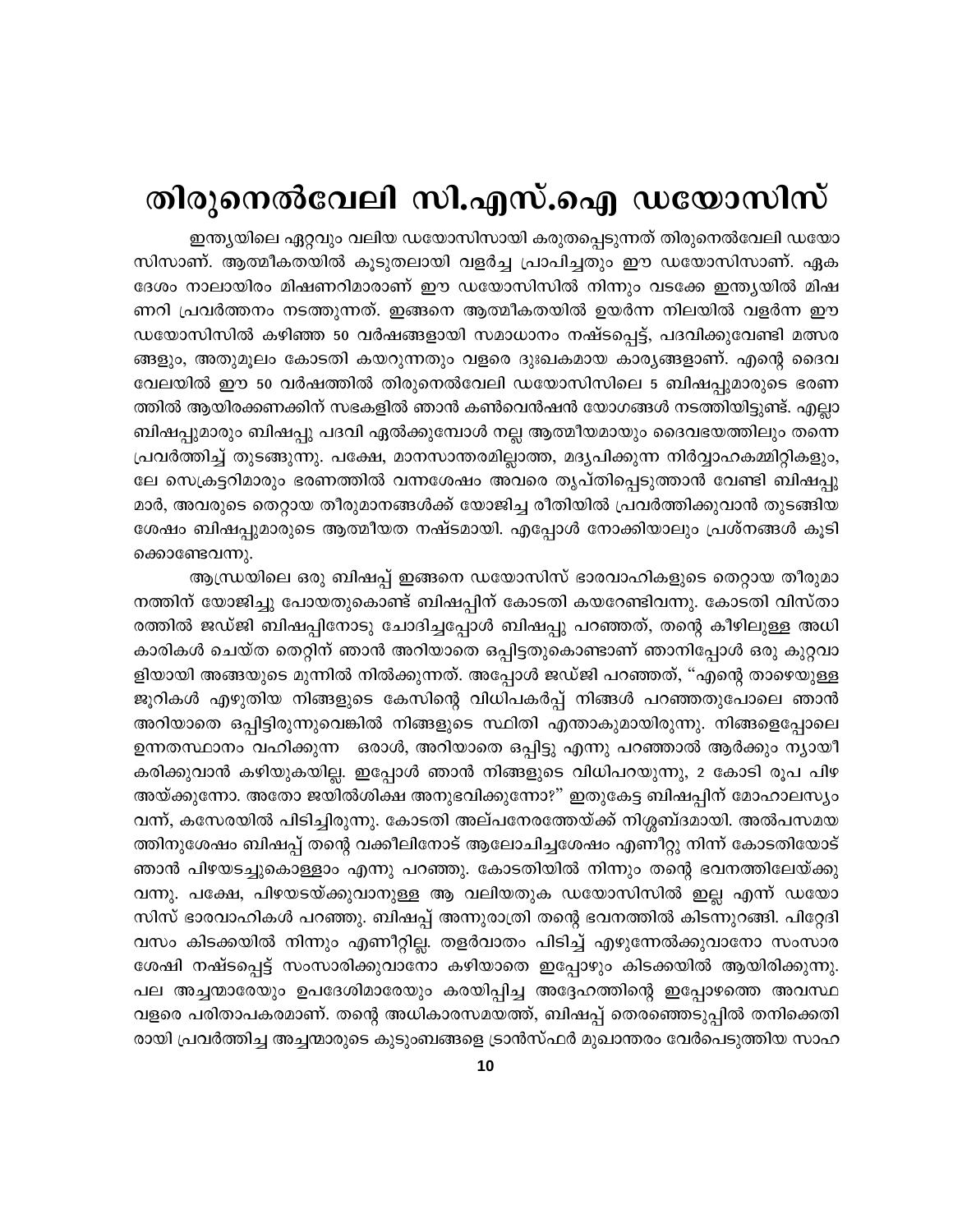### November 2017  $\Leftrightarrow$   $\Leftrightarrow$   $\Leftrightarrow$   $\Leftrightarrow$   $\Leftrightarrow$  wuvu.  $jamakaran$ . com  $\Rightarrow$   $\Leftrightarrow$   $\Leftrightarrow$   $\Leftrightarrow$   $\Leftrightarrow$   $\Leftrightarrow$ ജാമക്കാരൻ

ചര്യങ്ങളിൽ ചൊരിയപ്പെട്ട അച്ചന്മാരുടെ കണ്ണുനീർക്കണങ്ങളുടെ ഫലമായാണ് ബിഷപ്പിനെ ഈ നിലയിൽ എത്തിച്ചതെന്ന് ഞാൻ വിശ്വസിക്കുന്നു. ഇപ്പോഴുള്ള ബിഷപ്പുമാർക്ക് ഇതൊരു മുന്നറിയിപ്പാണ്.

ഇതേ സ്ഥിതിയാണ് തിരുനെൽവേലി ഡയോസിസ് ബിഷപ്പിനും ഇപ്പോൾ സംഭവിച്ചി രിക്കുന്നത്. കഴിഞ്ഞ കാലങ്ങളിൽ നാലു ഗ്രൂപ്പുകൾ ഡയോസിസിന്റെ ഭരണം നടത്തിയിരു ന്നു. അതിൽ ചിലരുടെ തെറ്റുകളിലും ഇദ്ദേഹം യോജിച്ച് പ്രവർത്തിച്ചിരുന്നു. പുതിയ ഭരണ ഘടനാ ഭേദഗതി വന്ന കാര്യത്തിൽ ഇദ്ദേഹം ഒരു പ്രധാന കണ്ണിയായിരുന്നു. അന്നത്തെ മോഡ റേറ്ററുടെ നിർദ്ദേശപ്രകാരം വളഞ്ഞവഴിയിൽ കൂടിയാണ് ഡയോസിസ് കമ്മിറ്റിയിൽ പോലീ സിന്റെ പ്രൊട്ടക്ഷനോടുകൂടി Ammendments പാസ്സാക്കിയത്. അന്ന് കമ്മിറ്റിയിൽ നടന്ന കയ്യാ ങ്കളികളെ പറ്റി ഫോട്ടോസഹിതം ഞാൻ ജാമക്കാരനിൽ പ്രസിദ്ധപ്പെടുത്തിയത് വായനക്കാർ ഈ സമയം ഓർക്കുന്നുണ്ടായിരിക്കുമല്ലോ? ഈ ബിഷപ്പ് ഇപ്പോൾ വലിയൊരു പ്രശ്നത്തിൽ അകപ്പെട്ട് കോടതി മുഖേന തന്റെ പദവി നഷ്ടപ്പെട്ട് ഇപ്പോൾ വീട്ടിലിരിക്കുന്നു. തിരുനെൽവേലി ഡയോസിസിന് കഴിഞ്ഞ ആറുമാസങ്ങ ളായി ബിഷപ്പ് ഇല്ല. വൈസ് പ്രസിഡന്റും ഡയോ സിസ് ഭാരവാഹികളും ചേർന്നാണ് ഇപ്പോൾ ഡയോസിസ് ഭരിച്ചുകൊണ്ടിരിക്കുന്നത്.

ഇപ്പോൾ ബിഷപ്പിനെതിരായി പല സ്ത്രീകളും പരാതികൾ എഴുതി അയച്ചുകൊണ്ടിരി ക്കുന്നുവെന്ന് കേൾക്കുന്നു. ഒരു ബിഷപ്പിന് തന്റെ പദവി നഷ്ടപ്പെട്ടുപോയാൽ ആ ഡയോ സിസിന്റെ സഭക്കാർപോലും അദ്ദേഹത്തെ ബഹുമാനിക്കുകയില്ല. അടുത്തകാലത്ത് നടന്ന ഒരു ശവസംസ്കാരചടങ്ങിൽ ശുശ്രൂഷ ചെയ്യുവാൻ പോലും മറ്റ് അച്ചന്മാർ അദ്ദേഹത്തെ അനു വദിച്ചില്ല. ഞായറാഴ്ച ആരാധനകളിൽ അദ്ദേഹം സംബന്ധിച്ചാലും അവസാനപ്രാർത്ഥനയോ ആശിർവാദം പറയുവാൻ പോലുമോ അച്ചന്മാർ ബിഷപ്പിനെ അനുവദിക്കുന്നില്ല. ബിഷപ്പ് തന്റെ ഭരണകാര്യത്തിൽ അച്ചന്മാരെയും സഭാജനങ്ങളെയും എങ്ങനെ നടത്തുന്നുവോ അതുപോ ലെയാവും അവസാനകാലത്ത് അദ്ദേഹത്തിനു ലഭിക്കുന്ന ബഹുമാനവും.

അദ്ദേഹം ധാരാളം സാമ്പത്തിക തിരിമറികൾ നടത്തിയതായി പല അച്ചന്മാരും സഭാജ നങ്ങളും പറയുന്നത് ഞാൻ കേൾക്കാനിടയായി. ഇതോടൊപ്പമുള്ള അദ്ദേഹത്തിന്റെ ഫോട്ടോയും നിങ്ങൾക്ക് കാണാം.

> ഫോട്ടോയിലുള്ള ഈ ബിഷപ്പിന്റെ പ്രത്യേക കുപ്പായവും തല യിൽ വച്ചിട്ടുള്ള കിരീടംപോലെയുള്ള പ്രത്യേകതൊപ്പിയും കയ്യിലുള്ള വടിയും പിടിച്ചുകൊണ്ട് ഇനി ആർക്കും കാണുവാൻ കഴിയുകയില്ല എന്നു ഞാൻ വിശ്വസിക്കുന്നു. ഇദ്ദേഹത്തിന്റെ ബിഷപ്പ് പദവി പണം കൊടുത്തു വാങ്ങിയതയാണ്. തമിഴ്നാട്ടിലെ മുൻമുഖ്യമന്ത്രി ഡോ.അ ണ്ണാദുരൈ അവർകൾ പറഞ്ഞ ഒരുവാക്ക് ഞാനീ സമയം ഓർക്കുന്നു. "അനിയാ, പദവിയെ തേടി ഓടരുത്. പദവി നിന്നെ തേടി എത്തണം." ഇപ്പോഴുള്ള പല ബിഷപ്പുമാരും പദവിതേടി ഓടിയവരാണ്.

അടുത്തകാലത്ത് ബിഷപ്പായ ഒരു മാനൃദേഹം 3 പ്രാവശ്യം 3 വൃതൃസ്തസ്ഥലങ്ങളിൽ മത്സരിച്ച് തോറ്റുപോയ ആളാണ്. അവസാനം



**Bishop Rt. Rev. J.J. CHRISTUDASS** 

നടന്ന തെരഞ്ഞെടുപ്പിൽ കൂടുതൽ വോട്ട് നേടിയ അച്ചനെ ഒഴിവാക്കി മോഡറേറ്റരുടെ സ്പെഷ്യൽ വീറ്റോപവർ ഉപയോഗിച്ച് ബിഷപ്പ് പദവി നേടിയ വ്യക്തിയാണ്.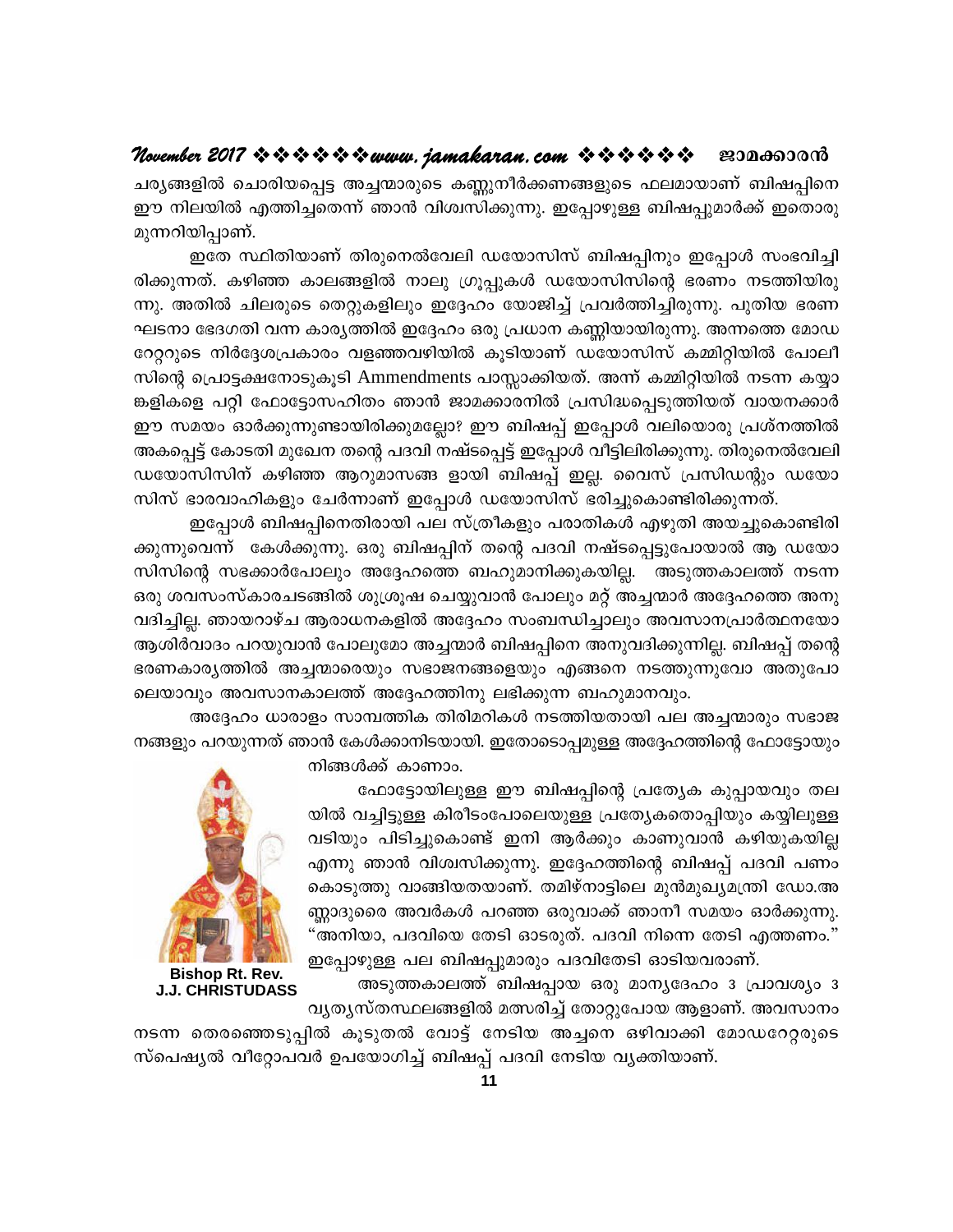November 2017  $\Leftrightarrow$   $\Leftrightarrow$   $\Leftrightarrow$   $\Leftrightarrow$   $\Leftrightarrow$  wuvu.  $j$ amakaran.com  $\ \Leftrightarrow$   $\Leftrightarrow$   $\Leftrightarrow$   $\Leftrightarrow$   $\Leftrightarrow$   $\Leftrightarrow$ ജാമക്കാരൻ ഇത്രയും കാലം സി.എസ്.ഐ സഭകളിൽ പ്രവർത്തിച്ച എന്റെ ഒരു ചോദ്യം, എന്തുകൊണ്ട് ബിഷപ്പ് തെരഞ്ഞെടുപ്പ് നടത്തണം? ഈ 24 സി.എസ്.ഐ ഡയോസിസുകളിലും പല ഡയോസിസുകളിൽ ഭൂരിപക്ഷജനങ്ങളാൽ തെരഞ്ഞെടുക്കപെട്ട, കൂടുതൽ വോട്ട് നേടിയ ഒരു അച്ചനെ ഒഴിവാക്കി അതതു ഡയോസിസുകളിലുള്ള പണക്കാരായ പ്രമാണിമാരുടെ ശുപാർശയും മോഡറേറ്ററുടെ പ്രത്യേക അധികാരവും ഉപയോഗിച്ച് തെരഞ്ഞെടുപ്പിൽ കുറഞ്ഞ വോട്ട് നേടിയ ഒരച്ചനെ ബിഷപ്പാക്കുന്നതിൽ എന്താണ് ന്യായം? ഈ തെറ്റായ ബിഷപ്പ് തെരഞ്ഞെടുപ്പ് നമ്മുടെ സി.എസ്.ഐ സഭയിൽ പലവർഷങ്ങളായി തുടരുന്നു. ഇതിനും ഒരു അവസാനം വേണ്ടേ? 24 ഡയോസിസുകളിലുമുള്ള പ്രമാണിമാർ ഇതിന് ഒരു തീരുമാനം എടുക്കുന്നത് നല്ലതല്ലേ? മാർട്ടിൻ ലൂഥർ കത്തോലിക്കാ സഭയിൽ കൊണ്ടുവന്ന Reformation (നവീകരണം) നമ്മുടെ സി.എസ്.ഐ സഭകളിലും വരണം. അതിനുവേണ്ടി നമു ക്കൊരുമിച്ച് പ്രാർത്ഥിക്കാം.

Are you dejected seeking after genuine love? Overcome it by showing genuine love to others Are you disappointed that none is good? Forget that by living good before others Are you bitter seeing selfish people? Let others see your selflessness - bitterness will vanish Are you vexed that all are hypocrites? Let the world see your genuine heart- the frustration will flee Don't you get an answer for your question 'where's a man who is pure at heart?' Stand firm in your purity; that's your answer Are you troubled that there is none who is truly godly? Let God see at least your true godliness. Then your trouble shall leave. Do you find it difficult that none is there who walks in the ways of God? Try to walk in that way so that others could see you. Your difficulty shall depart. Are you sad that there is none to be trusted? At least you can live as a trustworthy person; your sadness shall disappear. Does your heart say that there is none to live for Christ? Then you must at least live for Him Are you vexed that every fellowship and relationship is problematic? Ensure that nobody faces problem with your fellowship and relationship. Why don't you who realized that there is none to be . called as 'good' Commit yourself today To fill that void? 6 Met Living Stream - March 2011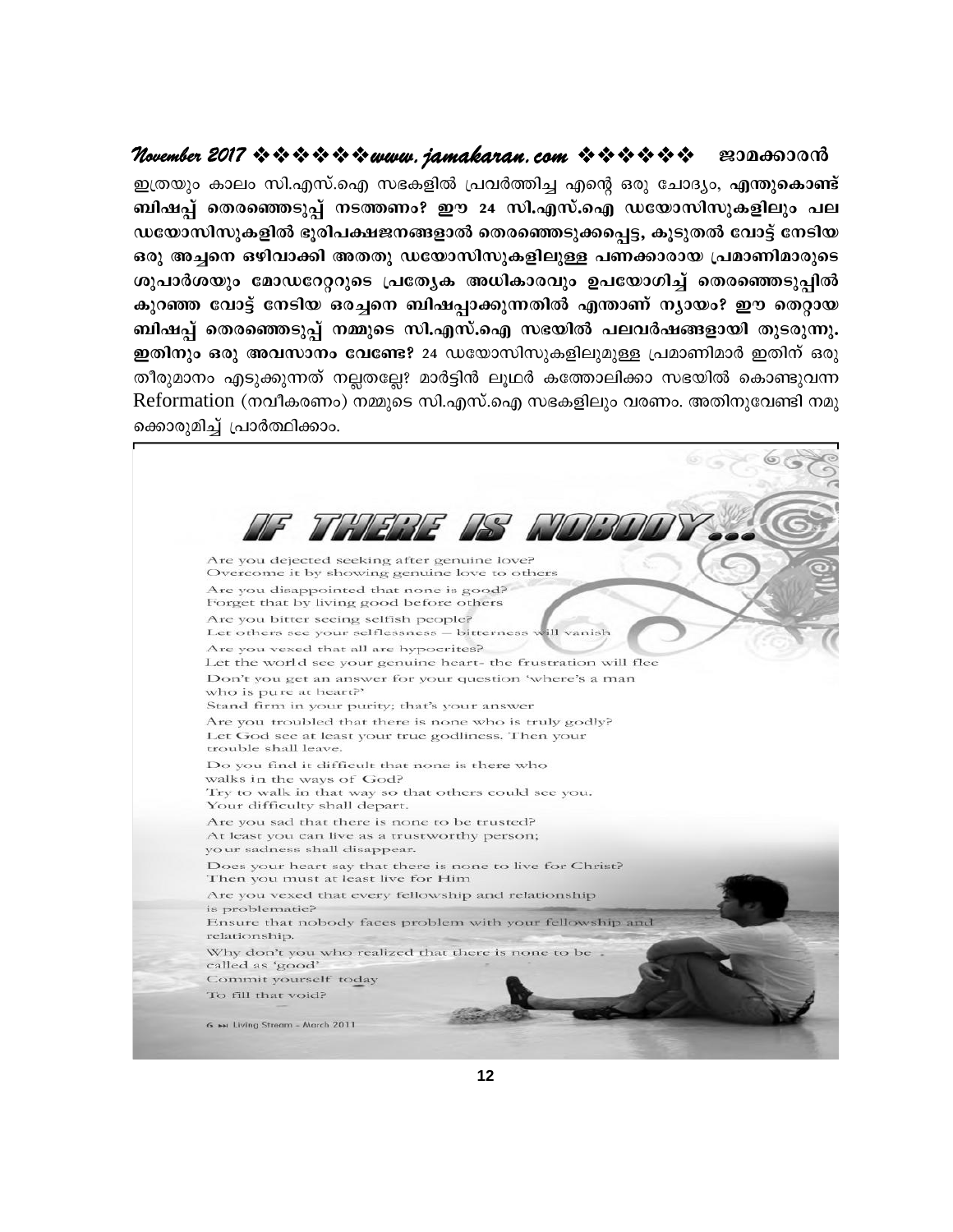# ബിഷപ്പ് തെരഞ്ഞെടുപ്പ്

ബിഷപ്പുമാരെ തെരഞ്ഞെടുക്കുന്നത് ദൈവത്താലെന്നാണ് പൊതുവെയുള്ള ധാരണ. പക്ഷേ, ദൈവത്താൽ അനുവദിക്കപ്പെടുന്നത് എന്നതാണ് ശരി. പഴയനിയമകാലത്തിൽ, ജന ങ്ങളെ നടത്താനുള്ള നേതാക്കളെ ദൈവം നേരിട്ട് തെരഞ്ഞെടുത്തിരുന്നു. മോശെ, അഹരോൻ, യോശുവ ഇവരെല്ലാം ദൈവത്താൽ തെരഞ്ഞെടുക്കപ്പെട്ടവരാണ്. കാലങ്ങൾ മാറിയപ്പോൾ യോഗ്യതയില്ലാത്ത നേതാക്കളാണ് ജനങ്ങളെ നടത്തിയത്.

ശലോമോൻ ദേവാലയം പണിതശേഷം, ദേവാലയത്തിൽ ശുശ്രൂഷ ചെയ്യുവാൻ ലേവ്യ രേയും പുരോഹിതന്മാരേയും ദൈവം ഏർപ്പാടു ചെയ്തു. ചില രാജാക്കന്മാരുടെ കാലത്ത് ദൈവത്തിന് ഇഷ്ടമില്ലാത്തവരേയും യോഗൃത ഇല്ലാത്തവരേയും പുരോഹിതവേല ചെയ്യുവാൻ തെരഞ്ഞെടുത്തു. യെരോബെയാം രാജാവിന്റെ കാലത്താണ് ആദ്യമായി ഈ തെറ്റായ തെര ഞ്ഞെടുപ്പ് നടന്നത്. "ഈ കാര്യം കഴിഞ്ഞിട്ടും യെരോബെയാം തന്റെ ദുർമാർഗ്ഗം വിട്ടുതിരി യാതെ പിന്നെയും സർവ്വജനത്തിൽ നിന്നും പൂജാഗിരി പുരോഹിതന്മാരെ (കഴിവുകെട്ടവരെ, യോഗ്യതയില്ലാത്തവരെ എന്ന തമിഴ് വേദപുസ്തകത്തിൽ) നിയമിച്ചു; തനിക്കു ബോധിച്ചവരെ കരപൂരണം കഴിപ്പിച്ചു; അവർ പൂജാഗിരി പുരോഹിതന്മാരായിത്തീർന്നു. യെരോബെയാം ഗൃഹത്തെ ഭൂമിയിൽ നിന്നു ഛേദിച്ചു മുടിച്ചുകളയത്തക്കവണ്ണം ഈ കാര്യം അവർക്കു പാപമാ യിത്തീർന്നു." (1 രാജാ 13:33,34).

അതേ രീതിയിലാണ് ഉസ്സിയാ രാജാവ് തന്നെ ദൈവത്തിന് പുരോഹിതവേല ചെയ്യു വാൻ ധൂപം കയ്യിലെടുത്ത് ആരാധിക്കുവാൻ തുടങ്ങിയപ്പോൾ തന്നെ ദൈവം നെറ്റിയിൽ ത നിക്കു കുഷ്ഠം വരുത്തി പാളയത്തിനു പുറത്താക്കി.

ദാവീദ് രാജാവ് ദൈവത്തിന്റെ നിയമപെട്ടകം എടുത്തുകൊണ്ടു വരുമ്പോൾ, പെട്ടി താഴെ വീഴു വാൻ ഭാവിച്ചപ്പോൾ, ആ പെട്ടിയെ പിടിച്ച വ്യക്തിയെ ദൈവം അടിച്ച്, അവിടെ വച്ചുതന്നെ അവന് മരണം സംഭവിച്ചു. ഇതുകണ്ട ദാവീദ് രാജാവിന് വിറയൽ ഉണ്ടായി. ഉടനെ ദാവീദ് വണ്ടിയോടെ ആ നിയമപെട്ടകത്തെ അടുത്തുളള പാവപ്പെട്ടവരുടെ പറമ്പിൽ കൊണ്ടുവിട്ടിട്ട് തന്റെ കൊട്ടാരത്തിലേയ്ക്ക് തിരിഞ്ഞു. ആ നിയമപെട്ടകം ഇരുന്ന വീടിനെ ദൈവം അനുഗ്ര ഹിച്ചു. അവന്റെ അവസ്ഥ മാറി. അവന്റെ സ്ഥിതി ഉയർന്നു. ഒരേ നിയമപെട്ടകം ഒരാളെ കൊല്ലുന്നു മറ്റൊരാളെ ഉയർത്തുന്നു. നമ്മുടെ വേദപുസ്തകം അതുപോലെ തന്നെയാണ്. വേദപുസ്തകത്തിലെ ഓരോ വചനവും ഇരുവായ് തലയുള്ള വാൾപോലെയാണെന്ന് സൂചി പ്പിക്കുന്നു. ഒരേ വചനം മാനസാന്തരപ്പെടാത്ത ഒരു വൃക്തിയെ മാനസാന്തരത്തിലേയ്ക്കു നയി ക്കുന്നു. അതേവചനം മാനസാന്തരപ്പെട്ട വൃക്തികൾക്ക് സന്തോഷത്തെ നൽകുകയും ദൈവ ത്തിന് നന്ദി പറഞ്ഞ് സ്തുതിക്കുവാൻ പ്രേരിപ്പിക്കുകയും ചെയ്യുന്നു. അതുപോലെതന്നെ ദൈവ വേലയും.

ദൈവവേല നമ്മുടെ ഇഷ്ടംപോലെ തെരഞ്ഞടുക്കുവാൻ പാടില്ല. അതിനായിട്ടുള്ള യോഗ്യത ഇല്ലാതെ ദൈവവേലയെ ചെയ്യുമെങ്കിൽ പഴയനിയമകാലത്തിൽ ഉടനെ തന്നെ ദൈവീ കശിക്ഷ ഉണ്ടാകുമായിരുന്നു. പക്ഷേ, യേശുക്രിസ്തു മരിച്ച് ഉയിർത്തെഴുന്നേറ്റശേഷം ഇപ്പോ ഴുള്ളത് കൃപയുടെ കാലമാണ്. അതുകൊണ്ടാണ് പല സ്റ്റാർ ദൈവവേലക്കാരും കൺവെൻഷൻ പ്രാസംഗികരും ബിഷപ്പുമാരും അച്ചന്മാരും ഉപദേശിമാരും പാപം ചെയ്തുകൊണ്ട് ദൈവവേല ചെയ്താലും ശിക്ഷ ഉടനേ സംഭവിക്കുന്നില്ല.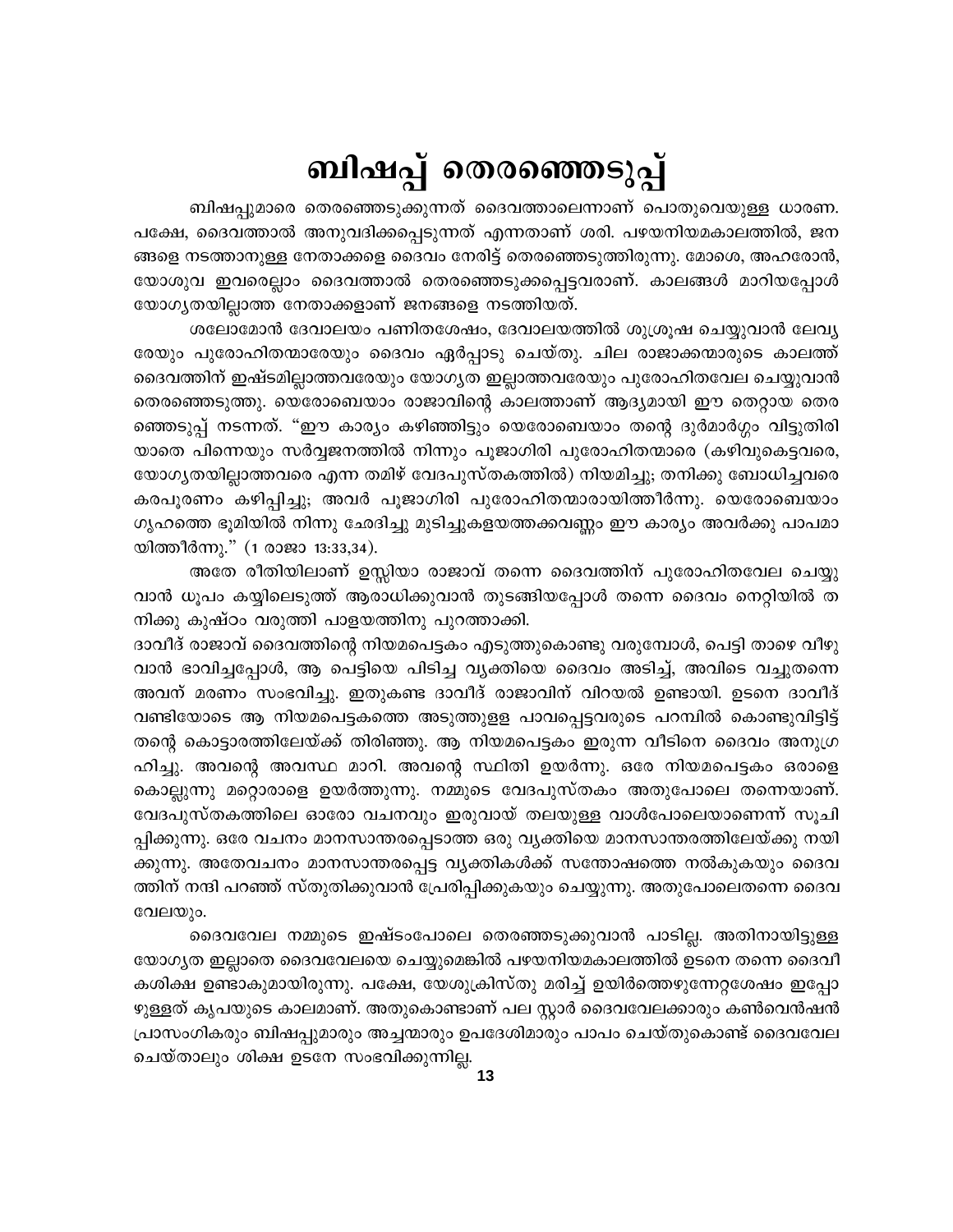### ജാമക്കാരൻ

തമിഴ്നാട്ടിലെയും ആന്ധ്രയിലെയും ചില ഡയോസിസുകളിൽ നൂറിലധികം അച്ചന്മാരും ബിഷപ്പുമാരും മദ്യപാനത്തിന് അടിമപ്പെട്ടവരായും ലൈംഗികപാപത്തിൽ വീണുകിടക്കുന്നവ രായിട്ടും ഇപ്പോഴും ഉണ്ട്. അവരുടെ ഡയോസിസുകളിലും പള്ളികളിലും ഞാൻ പ്രസംഗിച്ച തുകൊണ്ടാണ് ഈ വിവരങ്ങൾ വ്യക്തമായി അറിയുന്നത്.

സസ്പെൻഡ് ചെയ്യപ്പെട്ട ഒരു ബിഷപ്പിനെക്കുറിച്ച് ഒരു അദ്ധ്യാപിക പരാതി നൽകിയി രിക്കുന്നു. "എന്റെ വയറ്റിൽ വളരുന്ന കുഞ്ഞ് ബിഷപ്പിന്റേതാണ്. എന്റെ ജീവിതത്തിന് ഒരു പരിഹാരം ഉണ്ടാക്കണം. ഈ വിഷയത്തിൽ ബിഷപ്പിന്റെ പ്രതികരണം എന്തായിരിക്കും എന്ന് എനിക്കറിയില്ല." ഇത് പഴയകാല സംഭവമല്ല. കഴിഞ്ഞ ഒരാഴ്ചക്കുള്ളിൽ നടന്ന സംഭവമാണ്. (2017 സെപ്തംബർ മാസം).

എന്തുകൊണ്ട് ഇപ്പോൾ ഞാനിതു സൂചിപ്പിച്ചു എന്നുപറഞ്ഞാൽ, സി.എസ്.ഐ സഭയ്ക്ക് സംഭവിക്കാൻ പോകുന്ന ആപത്തുകളെക്കുറിച്ച് കഴിഞ്ഞമാസം ഞാനെഴുതിയത് ഓർക്കുമ ല്ലോ. ഇതുംകൂടി ചേർന്നാൽ സി.എസ്.ഐ സഭയ്ക്ക് ആപത്ത്, അപമാനവും മാത്രമല്ല ദൈവ നാമം ദുഷിക്കപ്പെടുവാനും കാരണമാകും. ക്രിസ്തീയജീവിതം എന്നുപറയുന്നത് നമ്മുടെ ഇഷ്ട ത്തിന് ജീവിക്കുവാനുള്ളതല്ല, അതുപോലെതന്നെ, ക്രിസ്തീയസഭയും നമ്മുടെ ഇഷ്ടംപോലെ നടത്തുവാനും പാടില്ല. 2 തിമൊ 2:15ൽ പറയുന്നു, "ഒരുത്തൻ മല്ലുകെട്ടിയാലും ചട്ടപ്രകാരം പോരായ്കിൽ കിരീടം പ്രാപിക്കയില്ല" എന്ന്. സാധാരണ മല്ലുയുദ്ധത്തിന് ഇത്രയും നിയമങ്ങ ളുണ്ടെങ്കിൽ മണവാട്ടിയാം തിരുസഭയ്ക്ക് ധാരാളം നിയമങ്ങളുണ്ട്.

# ക്രിസ്തീയമാസികകളുടെ വിമർശനം

സി.എസ്.ഐ യിൽ നടക്കുന്ന ക്രമക്കേടുകളുടെ തുറന്നെഴുത്ത് ജാമക്കാരനിലൂടെ വരു ന്നതിനെ ആത്മീയരായ ശുശ്രൂഷകരും വിശ്വാസികളും ഏറെ സന്തോഷിക്കുന്നു. ഈ കത്തു കൾ എന്റെ മനസ്സിന് ഏറെ ആശ്വാസം നല്കുന്നു. പെന്തകോസ്തു പ്രസ്ഥാനത്തിലെ വചനം വിട്ട വഴികൾ എഴുതിയതിനാൽ എന്നെ വെറുക്കുന്നതുപോലെ സി.എസ്.ഐയിലെ അനാ ത്മീക പ്രവർത്തനങ്ങൾ എഴുതിയതിനാൽ സി.എസ്.ഐയിലെ ചുരുക്കം ചില ശുശ്രൂഷകരും വിശ്വാസികളും എന്നോടു നീരസത്തിലാണ്. കത്തിലൂടെ ഈ പ്രവർത്തനങ്ങൾക്കു പിൻതുണ നല്കിയവർ മാത്രമല്ല; അവരോടൊപ്പം ഈ പ്രസ്ഥാനത്തിനായി പ്രാർത്ഥിക്കുന്നവരും, ഏറെ യാണ്. അത് എന്റെ പ്രവർത്തനങ്ങൾക്ക് ഏറെ പ്രചോദനം നല്കുന്നു.

തമിഴ്നാട്ടിൽ നിന്ന് പ്രസിദ്ധീകരിച്ചിരുന്ന "സമുദായ സിന്തനൈ" (സമൂഹചിന്ത) എന്ന മാസികയിൽ ഈയടുത്തകാലത്ത് സി.എസ്.ഐയെക്കുറിച്ച് വന്ന ലേഖനം അതുപോലെ ഇതോ ടൊപ്പം ചേർക്കുന്നു.

### Editor:Prof.Dr.D.Peter MA, Lit, Ph.d

സി.എസ്.ഐയുടെ നാശത്തെക്കുറിച്ച് പലരും വേവലാതിപ്പെടുന്നു. തമിഴ്നാട്ടിൽ ജാമ ക്കാരൻ മാസികയുടെ എഡിറ്റർ.ഡോ.പുഷ്പരാജ്, സേലം അവർകൾ തന്റെ ജീവൻ തുച്ഛമാ യെണ്ണി സി.എസ്.ഐയുടെ നവീകരണത്തിനായി തൂലികയും, ശബ്ദവും ചലിപ്പിച്ചുകൊണ്ടി രിക്കുന്നു. ഈ വിയത്തിനായി ഏതു നേരത്തും 24 ഡയോസിസുകളിലും കടന്നുചെന്ന് പ്രസം ഗിക്കുന്ന ഒരേ വൃക്തിയാണ് ഡോ.പുഷ്പരാജ് അവർകൾ. സി.എസ്.ഐയിൽ നിലനിൽകുന്ന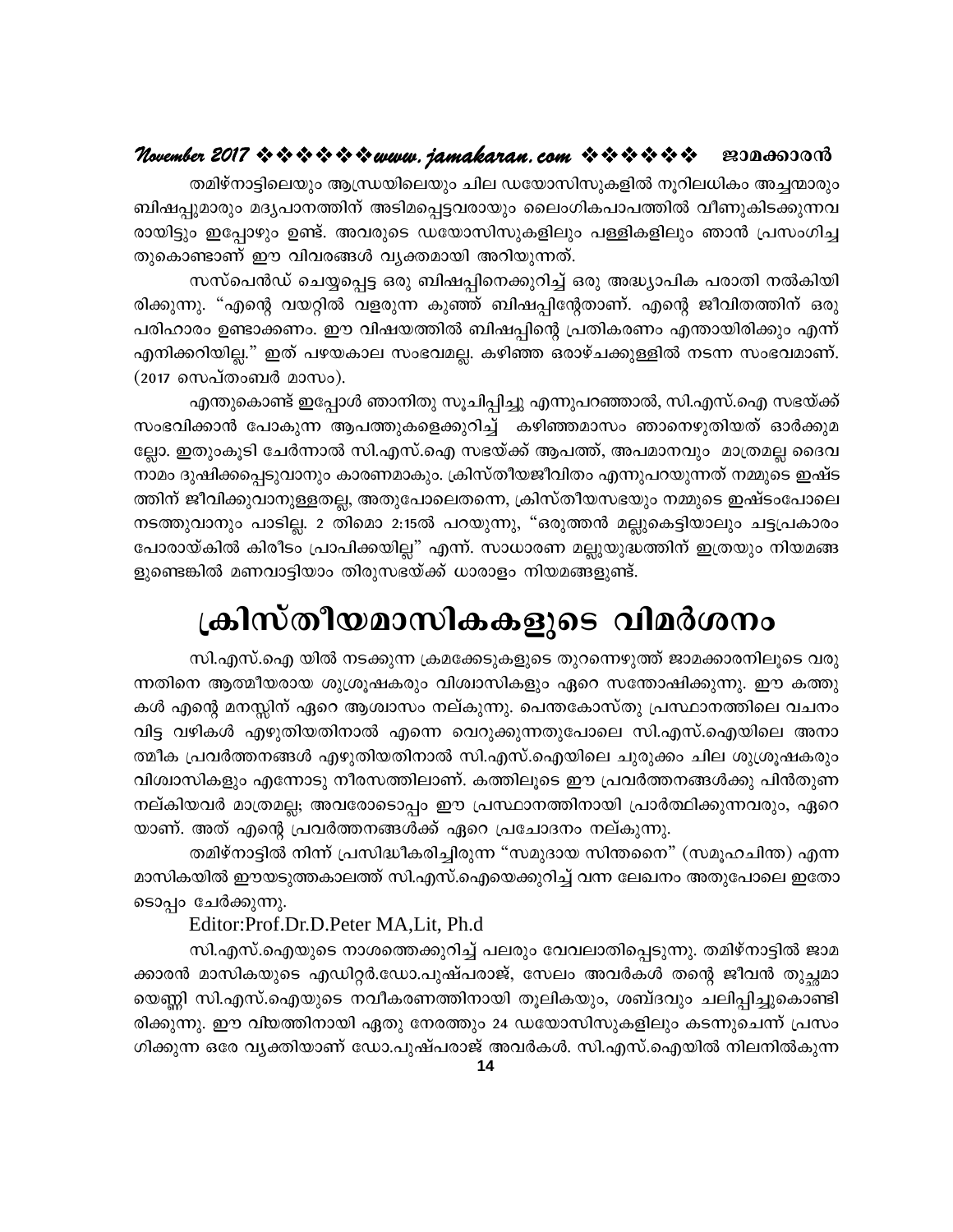### November 2017 \* \* \* \* \* \* \* www. jamakaran.com \* \* \* \* \* \* \* ജാമക്കാരൻ

അനാത്മീക പ്രവർത്തനങ്ങളെയും, അനാത്മീകരെയും തുറന്നുകാട്ടുക എന്നത് അത്ര ലഘു വായ കാര്യമല്ല. ഡോക്ടറെ ഞാൻ ശ്ലാഘിക്കുന്നു.

ഡോക്ടറെപ്പോലെ സി.എസ്.ഐയുടെ നവീകരണത്തിന് പ്രവർത്തിക്കുന്ന മറ്റൊരു വ്യക്തിയാണ് മധുര സ്വദേശിയായ ഡോ.ജോൺ സഹായം അവർകൾ. സി.എസ്.ഐയെക്കു റിച്ചുള്ള തന്റെ പ്രവർത്തനങ്ങൾ കോടതി വ്യവഹാരങ്ങളിലൂടെ പ്രവർത്തിച്ചുവരുന്നു.

ഈ പട്ടികയിൽ ചെന്നൈ സ്വദേശിയായ ഡോ.സുശീകരൻ തങ്കസ്വാമി അവർകളും സി.എസ്.ഐയുടെ നവീകരണത്തിനായി തന്റെ മനോവേദനകളെ ഫെയ്സ്ബുക്ക്, ഇ–മെയിൽ എന്നീ സമൂഹമാധ്യമങ്ങൾ വഴിയായും ലഘുപുസ്തകവിതരണത്തിലൂടെയും നിർവ്വഹിച്ചുവ രുന്നു. ഇതിനാവശ്യമായ ചെലവുകൾ എല്ലാം സ്വന്തം കാശും, കൂടുംബാംഗങ്ങൾ നല്കുന്ന സഹായവും ചേർത്താണ് നിർവ്വഹിക്കുന്നത്.

ഈ മൂന്നുപേർക്കും ഇതുപോലെ പ്രവർത്തിക്കുന്ന ഏവർക്കും സി.എസ്.ഐക്കാരായ നാം നന്ദിയുള്ളവരായിരിക്കണം. ഡോ.സുശീകരൻ തങ്കസ്വാമി എഴുതിയ ഒരു ലഘുപുസ്തക ത്തിലെ ഒരുഭാഗം ഇതോടൊപ്പം ചേരുന്നു.

# ഇനി നിങ്ങൾ ആ ഇംഗ്ലീഷ് ലേഖനം വായിച്ചാലും. **CSI MUST BE DISBANDED**

Since its inception in 1947, the CSI has gathered more disrepute than repute. Lately with every passing day it is sinking into the worst kind of stink. Christianity has rightly become the laughing stock of the discerning public. If this situation is allowed to go in unchecked the present generation of educated CSI laity would be dubbed by history as very dull and insensitive sluggards. The clergy have failed the church in every department of the present dispensation. Corruption at all levels is inabashedly practiced from the top to bottom. Institutions are run for private profits and interests, nepotism and favoritism eating into their vitals. Bombastic celebrations with even cut-outs mark our bishops' vanity and immaturity. Elections have become a farce. Casteism is openly encouraged though we would expect the clergy to lead the lay members to be inclusive. Shockingly the clergy urges the people to vote their caste and to caste their votes to the competent.

In all consultative meetings including the synod the leaders who can speak English fluently carry the day fitting the agenda and the minutes to serve their immediate interests. The others come for free lunch I suppose. After all the CSI draws members from different linguistic groups: Tamil, Telugu, Kannada and Malayalam. In many meetings I have attended, people who are not confident about their English just keep mum though they may have valuable insights to provide. The tsunami funds were definitely misused and inspite of many representations to the moderator and the general secretary not a little finger was raised to expose the culprits. The swindlers escaped gloriousluy!!

The coordinators of courts are stinking with all kinds of cases pertaining to practically every diocese of the CSI. The newspapers are washing our dirty linen in public day out. Hindu at 25.06.2009 carried 'Arrest warrant against CSI bishop' as a headline. What a witness to Christ!

The bulk of CSI members are very contented with the promises of health and wealth dished out form the pulpits. They are deep into tradition and would rather sink into it than to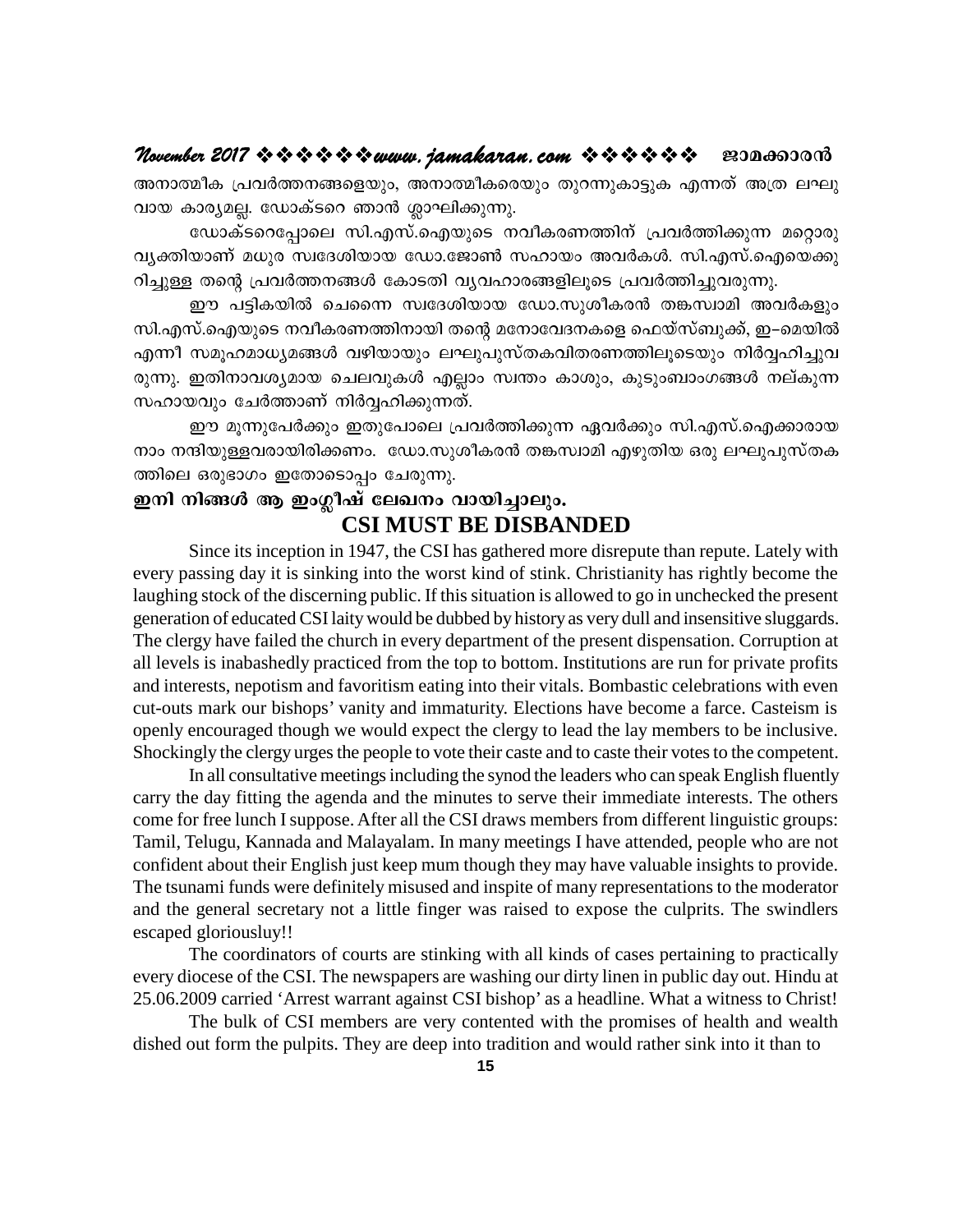# **November 2017**  $\rightsquigarrow \rightsquigarrow \rightsquigarrow \rightsquigarrow \rightsquigarrow www. jamakaran.com \rightsquigarrow \rightsquigarrow \rightsquigarrow \rightsquigarrow \rightsquigarrow \rightsquigarrow \rightsquigarrow \dots$

swim out in freedom. The worlds is aghast agog with questions regarding evolution, environmental degradation with its gathering storms, homosexuality, women's rights and the pathetic living conditions of about 25% of our people. The CSI and its people are blithely unaware of and indifferent to these realities. The church has become narcissistic, interested only in her own secure structure and prosperity. In all these we should not ignore the black sheep among the laity.

A group of bold, determined people must rise up and demolish this unrealistic union called CSI and bring our status quo ante first and thus divert the clergy of collective power. After all there are in any case about 4,50,000 churches in India (reference church growth association journal). A few denominations coming together in the name of union is only tokenism and meaningless. Is this ecumenism? Each congregation can manage its own affairs as Andrew's Kirk in Chennai.

Legal luminaries drawn from different congregations should examine the affairs of the Christian institutions and properties and bring them to serve the poor and the dispossessed people of all castes and creeds. In 1990 John Selby Spong, Bishop of newyork wrote an article titled "Will Christianity survive the new millennium?" In the closing lines he asked "Must we park our brains outside the church door in order to worship?

Susikaran Thangasami, Kristhava Marumalacrchi - July 2009.

of all castes and creeds. In 1990 John Selby Spong, Bishop of newyork wrote an article titled<br>"Will Christianity survive the new millennium?" In the closing lines he asked "Must we park<br>our brains outside the church door "Will Christianity survive the new millennium?" In the closing lines he asked "Must we park<br>our brains outside the church door in order to worship?<br>Susikaran Thangasami, Kristhava Marumalacrchi - July 2009.<br>ശ്രദ്ധയ്ക്ക് : our brains outside the church door in order to worship?<br>
Susikaran Thangasami, Kristhava Marumalacrch<br>രാധയ്ക്ക് : ഡോ.സുശീകരന്റെ എല്ലാ ചിന്തകളോടും പൂർണ്ണയോജിപ്പ് ഡോ.പ<br>എനിക്ക് ഇല്ല എന്ന് അറിയിക്കട്ടെ. ഡോ.മാർട്ടിൻ ലൂഥറിന്റെ പൂർവ്വീകരണം – നടക്കണം എന്നതാണ് എന്റെ ഹൃദയഭാരം.

|                                              | കുട്ടായ്മകൾ                                                                        |
|----------------------------------------------|------------------------------------------------------------------------------------|
| $\Box$                                       | നിങ്ങൾ ഓൺലൈൻ, M.O., ചെക്ക് വഴിയായി അയച്ച എല്ലാ സാമ്പത്തിക സഹായ                     |
|                                              | ത്തിനും വളരെയധികം നന്ദിയുണ്ട്.                                                     |
| $\Box$                                       | നിങ്ങൾ എഴുതി അയച്ച എല്ലാ പ്രാർത്ഥനാവിഷയങ്ങൾക്കും ആഴ്ചതോറും                         |
| $\Box$                                       | പ്രാർത്ഥിക്കുന്നുണ്ട് സൗഖ്യം  പ്രാപിച്ചവരും അൽഭുതങ്ങൾ പ്രാപിച്ചവരും എനിക്കെഴുതി    |
|                                              | അറിയിച്ച വിവരങ്ങൾ അറിഞ്ഞ് ഞാൻ ദൈവത്തെ സ്തുതിക്കുന്നു.                              |
|                                              | എനിക്കുവേണ്ടിയും എന്റെ ദൈവവേലയ്ക്കു വേണ്ടിയും പ്രാർത്ഥിച്ചതായി അറിയിച്ച എല്ലാ      |
|                                              | അച്ചൻമാർക്കും എല്ലാ വിശ്വാസികൾക്കും ദൈവനാമത്തിലുള്ള നന്ദി അറിയിക്കുന്നു.           |
|                                              | പ്രത്യേക ശ്രദ്ധയ്ക്ക്                                                              |
|                                              | ഞങ്ങളുമായി ഫോണിൽ ബന്ധപ്പെടാനാകാത്തവർ കത്തുകളിലൂടെ, നിങ്ങ ളുടെ                      |
| പ്രാർത്ഥനാ വിഷയങ്ങൾ അയക്കാവുന്നതാണ്.         |                                                                                    |
|                                              | $\Box$ ഇ–മെയിൽ എഴുതുമ്പോൾ മുഴുവിലാസവും, ഫോൺ നമ്പരും വയ്ക്കാൻ മറക്കരുത്.            |
|                                              | കത്തിലൂടെ മറുപടി എഴുതാൻ അത്സ സഹായമായിരിക്കും.  ആഴ്ചയിൽ രണ്ട് ദിവസം മാത്രം          |
|                                              | ഭവനത്തിലുള്ളതിനാൽ എന്റെ യാത്രയ്ക്കിടയിൽ മറുപടികൾ എഴുതും.  അതിന് മുഴുവിലാസം $\vert$ |
| ആവശ്യമെന്ന് ഒരിക്കൽ കൂടെ ഓർമ്മിപ്പിക്കുന്നു. |                                                                                    |
|                                              |                                                                                    |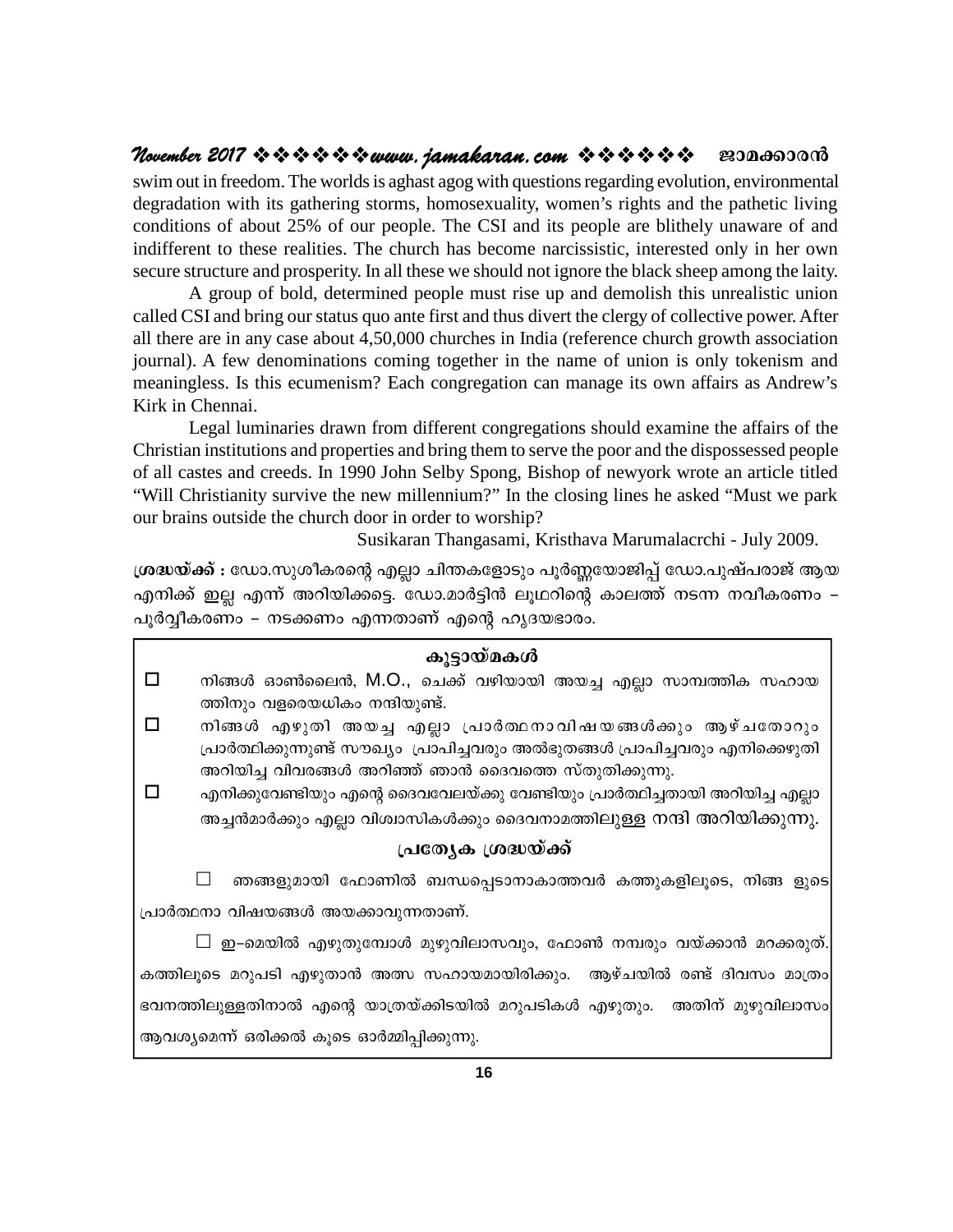# ചോദൃവും ഉത്തരവും

### പുരോഗതിയില്ല.

### ചോദ്യം :

ഞാൻ വർഷങ്ങളായി ദൈവവേല ചെയ്തിട്ടും എന്റെ ദാരിദ്ര്യം മാറിയിട്ടില്ല, എന്റെ കട ഭാരം തീർന്നിട്ടില്ല, എന്റെ ദൈവവേലയിൽ ഒരു പുരോഗതിയും ഇല്ല. ഞാൻ മടുത്തു. ഇനി ഞാൻ എന്തുചെയ്യണം? എനിക്ക് ഒരു ആലോചന തരണം.

### മറുപടി :

നിങ്ങളെ ദൈവവേലയ്ക്ക് വിളിച്ചത് ആരാണ്? എന്തുകൊണ്ടാണ് നിങ്ങൾ ദൈവവേല തെരഞ്ഞെടുത്തത്? നിങ്ങൾ എഴുതിയ കത്തിൽ എങ്ങനെയുള്ള ദൈവവേലയാണ് നിങ്ങൾ ചെയ്യുന്നത് എന്ന് എഴുതിയിട്ടില്ല. നിങ്ങൾ മാനസാന്തരപ്പെട്ട്, ആത്മഭാരംകൊണ്ട് ഒത്തിരികാലം മറ്റ് ആത്മാക്കൾക്കു വേണ്ടി പ്രാർത്ഥിക്കുന്ന വ്യക്തിയായിരുന്നാൽ മാത്രമേ ദൈവവേല ചെയ്യു വാൻ നിങ്ങൾക്ക് യോഗൃത ഉണ്ടാവുകയുളളു. ആ ആത്മഭാരത്തോടെയുള്ള പ്രാർത്ഥനയെ കാണുന്ന ദൈവം, നിങ്ങൾക്കുവേണ്ടി ദൈവവേലയുടെ വാതിൽ തുറന്ന് തരും. അപ്പോൾ നിങ്ങ ളുടെ ദൈവവേലയ്ക്കായുള്ള വിളിയെ നിങ്ങൾക്കു മനസ്സിലാക്കുവാൻ സാധിക്കും. ഇങ്ങനെ ആരംഭഅനുഭവങ്ങൾ ഇല്ലാതെയും ദൈവവേല ചെയ്യുവാൻ സാധിക്കും. പക്ഷേ അത് ശരി യായ ദൈവവേല അല്ല. പാസ്റ്ററായി ദൈവവേല ചെയ്താൽ, അങ്ങനെയുള്ളവർക്ക് ജനം കാണിയ്ക്ക കൊടുക്കും എന്ന തെറ്റായ ചിന്ത ഇപ്പോഴുള്ള പല ദൈവമക്കൾക്കും ഉണ്ടാ യതുകൊണ്ടാണ് പലരും വ്യാജമായ ദൈവവേലകളെ ചെയ്ത് കള്ള ഉപദേശങ്ങളെ പിടിച്ചു കൊണ്ട് ജനങ്ങളെ വഞ്ചിക്കുന്നത്. പല ദൈവവേലക്കാർ, സഭാചുമതലയൊന്നും ഇല്ലാതെ, ഭവനസന്ദർശനം എന്നു പറഞ്ഞുകൊണ്ട് ക്രിസ്ത്യാനികളുടെ ഭവനങ്ങളെ തേടിചെന്ന്, ആ വീട്ടുകാരെ വാഴ്ത്തി അനുഗ്രഹിച്ച് പ്രാർത്ഥിക്കുന്നു. തീർച്ചയായും ആ വീട്ടുകാർ കാണിയ്ക്ക തരുമെന്ന് ഇങ്ങനെയുള്ളവർക്ക് വിശ്വാസമുണ്ട്. ഇങ്ങനെ പലരും ഭിക്ഷക്കാരായ ദൈവവേല ക്കാരായി മാറിക്കൊണ്ടിരിക്കുന്നു.

പല വീടുകളിൽ നിന്നും ഭക്ഷണം വാങ്ങി ജീവിച്ച് ശീലിച്ച ഭിക്ഷക്കാർക്ക്, നാം ഒരു നല്ല ജോലി ഏർപ്പാട് ചെയ്തുകൊടുത്താലും അവർ അത് ഇഷ്ടപ്പെടുകയില്ല. ദിവസക്കൂലി തരാം, മാസക്കൂലി തരാം എന്നു പറഞ്ഞാലും അവർ അത് ഇഷ്ടപ്പെടുന്നില്ല. അങ്ങനെ അവർ മടിയന്മാരായി മാറിപ്പോകുന്നു.

ചില ദൈവവേലക്കാർ ശരിയായ വരുമാനം കിട്ടാതെ വീട്ടിലേയ്ക്ക് വരുമ്പോൾ സ്വന്തം ഭാര്യപോലും ബഹുമാനം കാണിക്കുന്നില്ല. എപ്പോൾ നോക്കിയാലും കുടുംബത്തിൽ വഴക്കു കളും പ്രശ്നങ്ങളും വർദ്ധിക്കുന്നു. ഈ ചോദ്യം ചോദിച്ച നിങ്ങളെപ്പോലെതന്നെ ദൈവവേല യിൽ മുന്നേറ്റമില്ലാതെ വാടിപ്പോകുന്നു. ഇങ്ങനെയുള്ള ദൈവവേലക്കാർക്ക് പുറത്തും, വീട്ടിലും ബഹുമാനമില്ലാതെ പോകുന്നു.

ദൈവവേല എന്നുള്ളത് സർക്കാർ ഉദ്യോഗമല്ല. ദൈവത്താൽ അനുഗ്രഹിക്കപ്പെട്ട വേല യാകുന്നു. ഒരുവൻ എനിക്ക് ശുശ്രൂഷ ചെയ്യുമെങ്കിൽ പിതാവ് അവനെ മാനിക്കും എന്നുള്ള വചനത്തിന്റെ വാഗ്ദത്തം യഥാർത്ഥ ദൈവവേല ചെയ്യുന്നവർക്ക് തീർച്ചയായും നിറവേറും.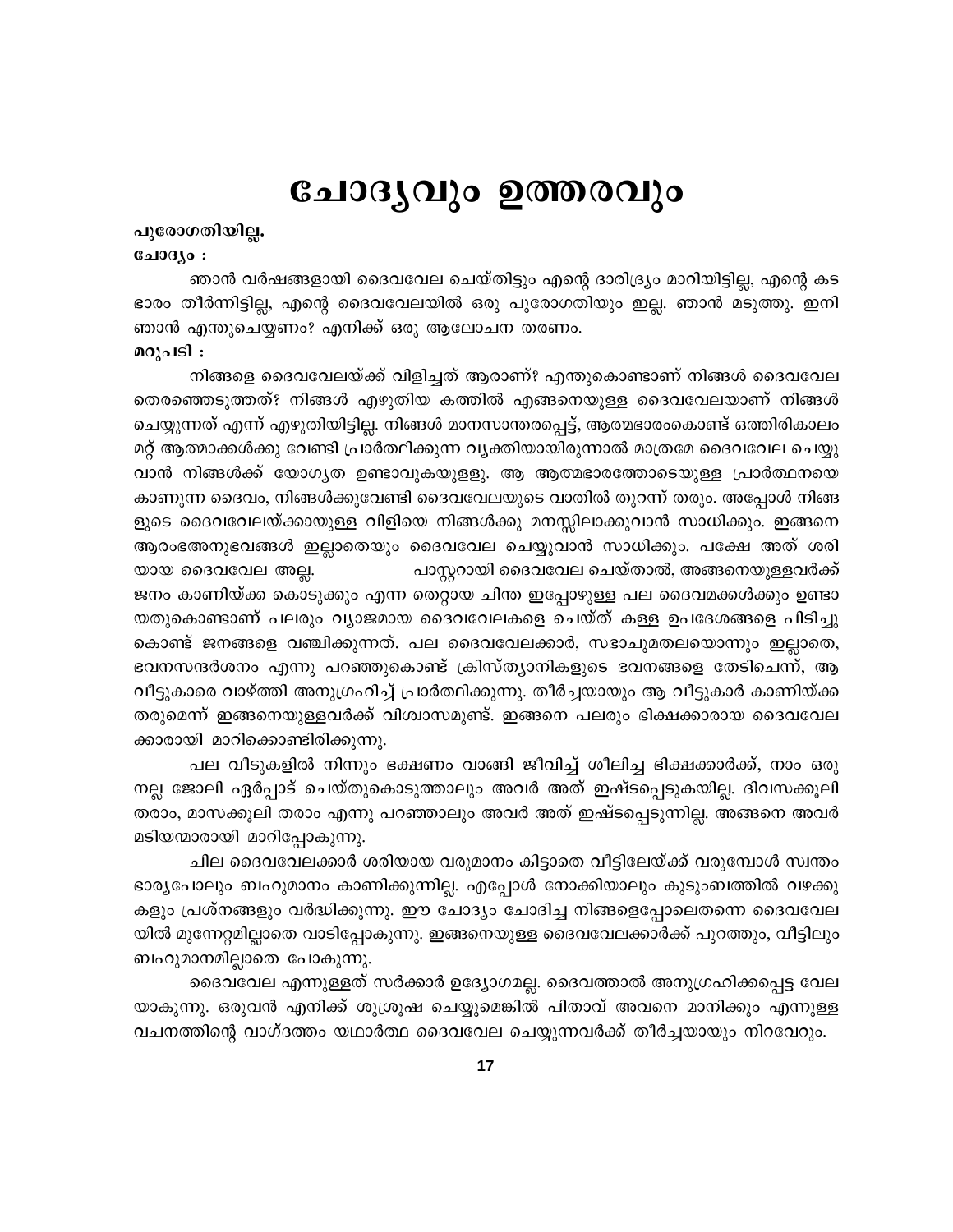### ജാമക്കാരൻ

പഴയനിയമത്തിൽ കർത്താവ് 12 ഗോത്രങ്ങളെ വേർതിരിച്ച് ഓരോ ഗോത്രത്തിനും ദേശവും സമ്പത്തും വീതിച്ചു നൽകി. പക്ഷേ പന്ത്രണ്ടാമത്തെ ഗോത്രമായ ലേവ്യാഗോത്രത്തിന് – പൗരോ ഹിത്യ ശുശ്രൂഷ ചെയ്യുവാൻ വേർതിരിച്ച് ആ ഗോത്രക്കാർക്കു മാത്രം ദൈവം ഭൗമികമായ ഒന്നും നൽകിയിരുന്നില്ല. എന്തുകൊണ്ടാണ് എന്ന് ചോദിച്ചപ്പോൾ, കർത്താവു ലേവ്യാഗോത്ര ത്തിന് ദൈവമായ ഞാൻ തന്നെ സ്വത്തും സമ്പത്ത് ആകുന്നുവെന്ന് പറഞ്ഞു. ഇത് എന്തൊരു ഭാഗ്യമാണ്. ദൈവത്തെ സ്വത്തായും സമ്പത്തുമായും ലഭിച്ച ദൈവവേലക്കാർ ദരിദ്രരാകുവാൻ ദൈവം സമ്മതിക്കുമോ? കാണിയ്ക്കക്കുവേണ്ടി വീടുവീടാന്തരം ഇറങ്ങി നടന്ന് പ്രാർത്ഥിക്കുന്ന രീതി ദൈവത്തിന് പ്രസാദമാകുമോ? ഏലിയാവ് എന്ന ദൈവവേലക്കാരനെ കാക്കയെക്കൊണ്ട് പോഷിപ്പിച്ച ദൈവം, ദേശം മുഴുവനും ക്ഷാമത്താൽ വലഞ്ഞപ്പോൾ വിധവയെക്കൊണ്ട് ദൈവ വേലക്കാരന് ആഹാരം ഉണ്ടാക്കി കൊടുത്ത് പോഷിപ്പിച്ചവനല്ലേ നമ്മുടെ ദൈവം. അവന്റെ വചനത്തിൻ പ്രകാരം വേദവചനം പറയുന്ന യോഗൃതയോടെ ദൈവവേല ചെയ്യുന്നവരെ കർത്താവ് ഒരിക്കലും കൈവിടുന്നില്ല. ഒരുപക്ഷേ, ദൈവവേലക്കാരുടെ ജീവിതത്തിൽ കുറവു കൾ ഉണ്ടാകാം. രോഗം, സാമ്പത്തികബുദ്ധിമുട്ട് ഇവയെല്ലാം ഉണ്ടാകാം. പക്ഷേ, അതിൽ ഒരു ആത്മീയസന്തോഷം ഉണ്ട്. അത് രുചിച്ച് അനുഭവിച്ചവർക്കു മാത്രമേ മനസ്സിലാകുകയുളളു. നിങ്ങളെപ്പോലെ അവരാരും പിറുപിറുക്കില്ല. ആ സാഹചര്യത്തിലും ദൈവത്തെ സ്തുതിച്ച് സന്തോഷപ്പെടുത്തും

ചില ദൈവവേലക്കാർ ദൈവവേലയെ കച്ചവടമായി ചെയ്തുകൊണ്ടിരിക്കുന്നു. അവ രുടെ മാസികയിൽ പ്രാർത്ഥനാഗോപുരം പണിയുവാൻ ഒരു ഇഷ്ടികയ്ക്ക് 300 രൂപ വീതം കൊടുക്കുന്ന ആയിരം പേരെ ആവശ്യമുണ്ട് എന്ന് പരസ്യപ്പെടുത്തുന്നു. നിങ്ങളുടെ കുഞ്ഞു ങ്ങൾക്കു വേണ്ടി പ്രാർത്ഥിക്കാൻ രണ്ടായിരം രൂപ വീതം കാണിയ്ക്കയായി അയച്ചുതരുവാൻ ചിലർ കള്ളസാക്ഷികളെ ഏർപ്പാടാക്കി, ആ ദൈവവേലക്കാരന് പരസ്യപ്പെടുത്തുന്നു. പതിനായിരം രൂപ കൊടുത്താലും, പണം കൊടുത്ത് അടുത്ത ആഴ്ചയിൽ തന്നെ എന്റെ പത്തു ലക്ഷത്തിന്റെ കടബാദ്ധ്യതയെ അറിഞ്ഞ ദൈവം മറ്റൊരാൾ വശം 10 ലക്ഷംരൂപയെ കൊടുത്ത യച്ച് എന്റെ കടബാദ്ധ്യതയെ തീർത്തു എന്ന് സാക്ഷ്യം പറഞ്ഞതായി മാസികളിൽ പരസ്യപ്പെ ടുത്തുന്നു. ഇങ്ങനെയുള്ള സാക്ഷ്യങ്ങളെ വായിക്കുന്നവർക്കും ഒരു കൊതിയുണ്ടാകും. ഇദ്ദേ ഹത്തിന് പതിനായിരം രൂപ കൊടുത്താൽ എനിക്കും പത്തുലക്ഷം രൂപകിട്ടും എന്ന് കൊതി പ്പിക്കുവാൻ ഇങ്ങനെയുള്ള സാക്ഷ്യങ്ങളെ പ്രസിദ്ധപ്പെടുത്തുന്നു. യാതൊരു മുൻപരിചയവും ഇല്ലാത്ത ഒരാൾ എന്റെ വീടുവാതിലിൽ മുട്ടി 10 ലക്ഷം കൊടുത്തു എന്നുള്ളത് നമുക്കു വിശ്വ സിക്കുവാൻ കഴിയുന്നില്ല. ഇത് പെരുപ്പിച്ച് പറയുന്ന കബളിപ്പിക്കലാണ്. ഇങ്ങനെയുള്ള രീതി യിൽ ദൈവവേലയെ താഴ്ത്തലും, കച്ചവടം ചെയ്യിക്കുന്നതുമാണ്. നമ്മുടെ ദൈവം പറഞ്ഞിട്ടുണ്ട്, നിങ്ങൾ ചോദിക്കുന്നതിനു മുൻപുതന്നെ നിങ്ങളുടെ ആവശ്യങ്ങൾ അറിയുന്ന വനാണ് ഞാൻ. ദൈവവേലയിലുളള ആവശ്യങ്ങളെല്ലാം മനുഷ്യനോട് ചോദിക്കാതെ ദൈവ ത്തോട് മാത്രം ചോദിക്കുന്നതാണ് നല്ലത്.

എന്റെ 52 വർഷത്തെ ദൈവവേലയിൽ ആരോടും ദൈവവേലയുടെ ആവശ്യങ്ങൾ ഇത്ര യുണ്ടെന്നോ, കുടുംബചെലവ് ഇത്രയുണ്ടെന്നോ, കുറച്ചുപണം തന്ന് സഹായിക്കാമോ എന്നോ ഇതുവരെയും ഒരു വൃക്തിയോടോ എന്റെ പ്രസംഗത്തിൽകൂടിയോ, എന്റെ ജാമക്കാരൻ മാസി കയിലൂടെയോ ഞാൻ ചോദിച്ചിട്ടില്ല. ഇപ്പോൾ ഞാൻ പറയാൻ പോകുന്നത്, നിങ്ങളിൽ പലർക്കും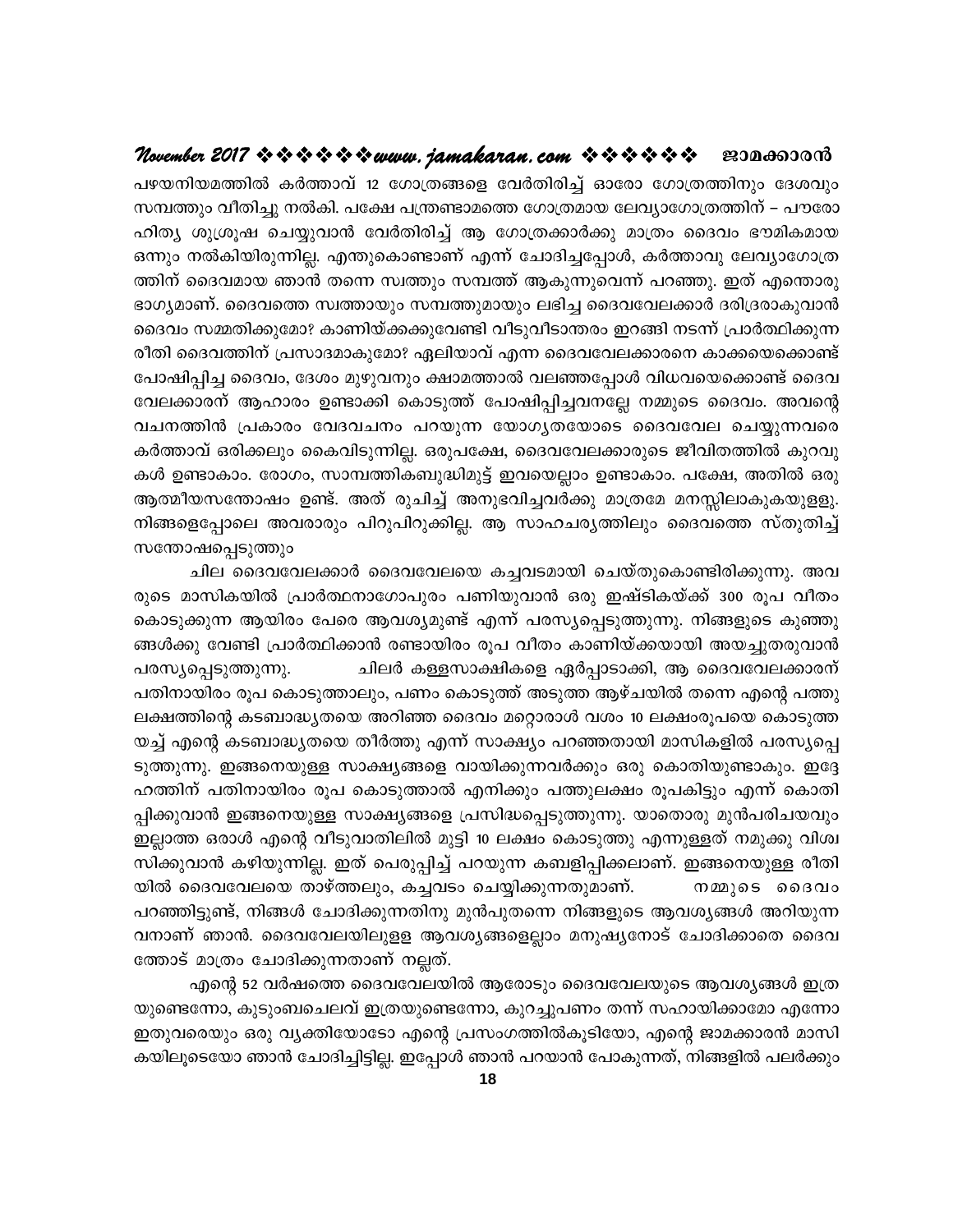### ജാമക്കാരൻ

വിശ്വസിക്കുവാൻ കഴിയുകയില്ല. എന്റെ സ്വന്തം ആവശ്യങ്ങൾക്കുപോലും എന്റെ പ്രാർത്ഥന യിൽ ദൈവത്തോട് ഞാൻ ചോദിച്ചില്ല എന്നു പറഞ്ഞാൽ നിങ്ങൾക്ക് അത് വിശ്വസിക്കുവാൻ കഴിയുമോ? നിങ്ങളെക്കൊണ്ട് അത് വിശ്വസിക്കുവാൻ കഴിയുകയില്ല. അതാണ് എന്റെ വിശ്വാ സം. മനുഷ്യനായ എല്ലാവർക്കും സാമ്പത്തികഞെരുക്കവും ആവശ്യവും ഇല്ലാതിരിക്കുകയി ല്ല. എനിക്കും അങ്ങനെ പല ആവശ്യങ്ങളും വന്നിട്ടുണ്ട്. എന്റെ കുടുംപ്രാർത്ഥനയിൽ പോലും ഞാനത് അറിയിച്ചിട്ടില്ല. മാത്രവുമല്ല, എന്റെ ഭാര്യയോടുപോലും പണത്തിന്റെ ആവശ്യം പറ ഞ്ഞിട്ടില്ല. ഞാൻ എഴുതുന്ന ഈ മറുപടിയെ എന്റെ ഭാര്യയും വായിക്കുന്നു. എന്റെ മക്കളും എന്നോടു ജനിച്ച 6 മൂത്തസഹോദരിമാരുടെ കുടുംബങ്ങളും വായിക്കുന്നുണ്ട് എന്നും എനി ക്കറിയാം. ഞാൻ ഇത് കളവായി എഴുതുന്നതാണോയെന്ന് അവർക്കും അറിയാം. ഈ വിഷ യത്തെ ഞാൻ വ്യാജമായി എഴുതിയിരുന്നാൽ എന്റെ ഭാര്യ, എന്റെ മക്കൾ, എന്റെ സഹോദരി മാർ എന്നെ ബഹുമാനിക്കുമോ? എന്റെ ഓഫീസിൽ മാസിക കൈകാര്യം ചെയ്യുന്നവർ എന്നെ ബഹുമാനിക്കുമോ?

എന്റെ സേലം പോസ്റ്റാഫീസിൽപോലും എനിക്ക് പ്രത്യേകം മര്യാദയുണ്ട്. EMO കാല ത്തിനു മുൻപ് പഴയ മണിയോർഡർ ഫോറത്തിന്റെ അടിയിൽ താങ്കൾ എന്തിനുവേണ്ടി ഈ പണം അയയ്ക്കുന്നുവെന്ന് എഴുതി സൂചിപ്പിച്ച് അതോടൊപ്പം എന്റെ ദൈവവേലയിലും എന്റെ മാസികവഴിയായും അവർക്ക് ലഭിച്ച നന്മ എന്താണെന്നും അതിൽ സാക്ഷ്യമായി എഴുതിയിരി ക്കും. പോസ്റ്റാഫീസിൽ ആർക്ക് കൂടുതൽ മണിയോർഡർ വരുന്നുണ്ടോ, അവരെ ശ്രദ്ധിക്കാൻ വിജിലൻസ് അധികാരികളും ഉണ്ട്. പോസ്റ്റ്മാസ്റ്റർ മുതൽ പോസ്റ്റ്മാൻ വരെ എല്ലാവരും അത് വായിക്കാറുണ്ട്. അതുകൊണ്ട് അവർക്ക് എല്ലാവർക്കും എന്റെ ദൈവവേലയെക്കുറിച്ച് നല്ല അഭിപ്രായമുണ്ട്. ആ സാക്ഷ്യങ്ങൾ എന്റെ ദൈവത്തിന് പ്രസാദമായിട്ടു മാത്രമല്ല, അത് എന്നെ കുറ്റമില്ലാത്ത മനസ്സാക്ഷിയുള്ളവനാക്കിയും മാറ്റുന്നു.

ഈ ചോദ്യം ചോദിച്ച സഹോദരനെ, ദൈവവേലക്കാരനെ ഞാനോ നിങ്ങളോ അറിയു ന്നില്ല. പക്ഷേ, നിങ്ങളുടെ ഒരു ചോദൃത്തിന് ഇത്രയും വിഷയങ്ങൾ എഴുതുവാൻ എന്നെ പ്രേരി പ്പിച്ചു.

ഈ അവസരത്തിനായി ദൈവത്തെ സ്തുതിക്കുന്നു. അവസാനമായി ഒന്നു ഞാൻ പറഞഞു കൊള്ളട്ടെ, നാം കർത്താവിനോട് നേരുള്ളവനായിരുന്നാൽ കർത്താവും നമ്മോട് നേരുള്ളവ നായിട്ടു തന്നെയിരിക്കും.

ഈ ചോദ്യം ചോദിച്ച സഹോദരാ, നിങ്ങൾ ദൈവവേല ചെയ്യുന്നതു നിർത്തി നിങ്ങ ളുടെ വിദ്യാഭ്യാസത്തിന് ഉചിതമായ ഒരു ജോലിയെ തെരഞ്ഞെടുക്കണം. അത് കൂലിവേല ആയിരുന്നാലും സാരമില്ല. അങ്ങനെ പണിയെടുത്ത് നിങ്ങളുടെ കുടുംബത്തെ പുലർത്തണം. കിട്ടുന്ന ഇടവേളകളിലെല്ലാം യേശുക്രിസ്തുവിനെക്കുറിച്ച് ആരോടെങ്കിലും ദിവസവും പറയ ണം. ദയവായി നിങ്ങൾ ഒരിക്കലും പാസ്റ്ററാകുവാൻ ശ്രമിക്കരുത്. ആരംഭത്തിൽ ഞാനെഴു തിയതുപോലെ ദൈവവേലയ്ക്കുള്ള യോഗ്യത നിങ്ങളിൽ ഉണ്ടാകട്ടെ. അതിന്റെ ശേഷം പൂർണ്ണ ദൈവവേലയ്ക്കായി കർത്താവുതന്നെ വാതിലുകളെ നിങ്ങൾക്കു വേണ്ടി തുറന്നുതരും. ദൈവ കൃപ നിങ്ങളോടുകൂടെ ഉണ്ടായിരിക്കട്ടെ.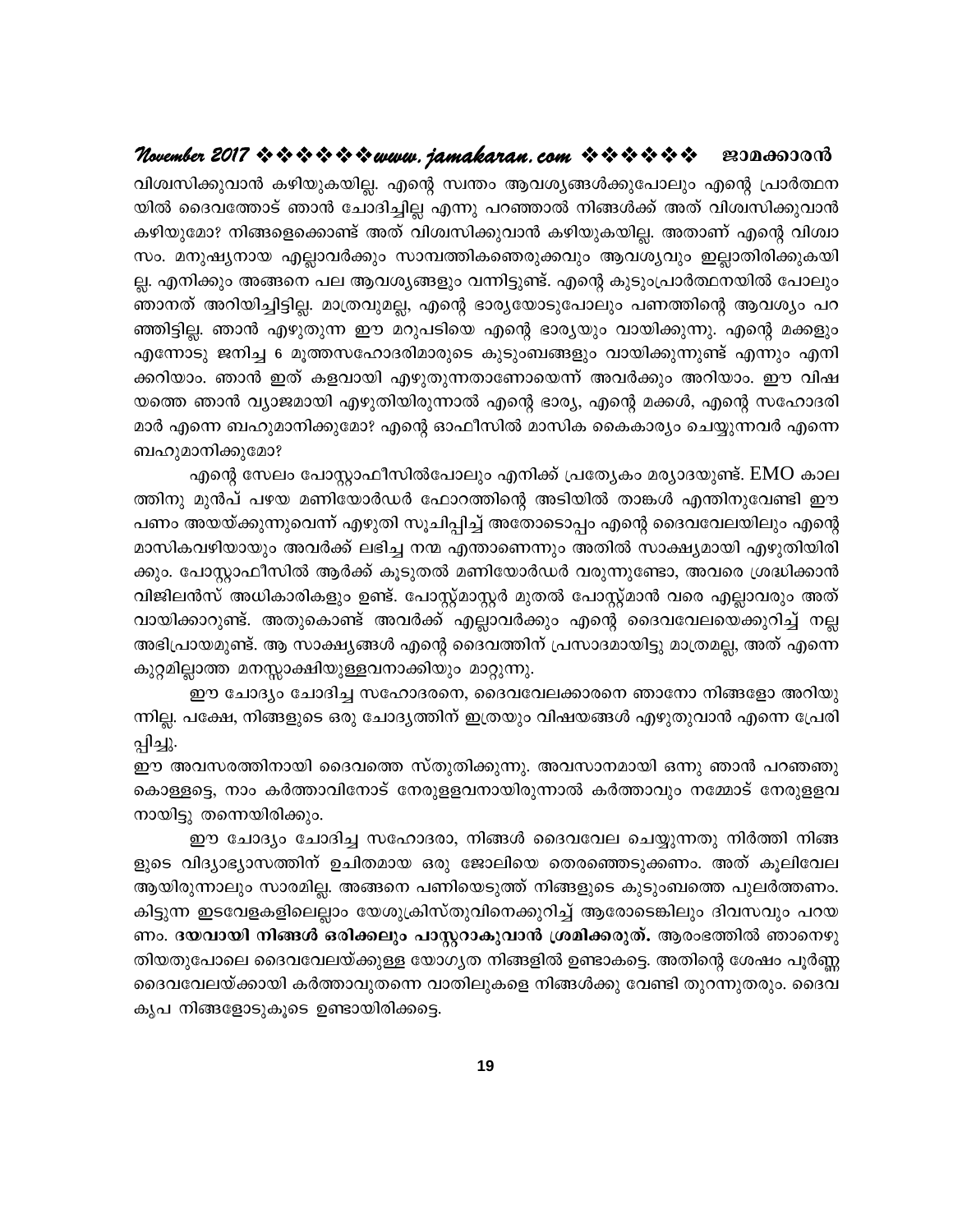### November 2017 \* \* \* \* \* \* \* www. jamakaran.com \* \* \* \* \* \* ജാമക്കാരൻ

### ചോദ്യം :

ഒരു മാനസാന്തരപ്പെട്ട വിശ്വാസി അവിശ്വാസിയോട് ചേർന്ന് ബിസിനസ്സ് ചെയ്യാമോ? ഇപ്പോൾ ആ അവിശ്വാസിയോടു ചേർന്നുതന്നെ ബിസിനസ്സ് ചെയ്തുകൊണ്ടിരിക്കുന്നു! ഉത്തരം:

നാം ഈ പാപലോകത്തിൽ ജീവിക്കുന്നതുകൊണ്ട് പാപികളോടും അവിശ്വാസികളോടും ചേർന്നുകൊണ്ടുതന്നെ ജീവിക്കുന്നത് ആവശ്യമാകുന്നു. അത് നമ്മിൽ ആർക്കും ഒഴിവാക്കു വാൻ സാധിക്കാത്തതാണ്. പക്ഷേ, വെള്ളത്തിലുള്ള താമരയിലയെയപ്പോലെ, ഇലകൾ വെള്ള ത്തിൽ ആയിരുന്നാലും ഇലയുടെ മേൽ വെള്ളത്തുള്ളികൾ നിന്നാലും ഇല മാത്രം നനയുന്നി ല്ല. അതുപോലെ, ഈ ലോകജീവിതത്തിൽ വ്യാപാരത്തിലും തൊഴിലിലും ഓഹരിക്കാരനായി പ്രവർത്തിക്കാം. പ്രത്യേകിച്ചും ബന്ധുക്കളോടുമാത്രം ഓഹരിക്കാരനായി ചേർന്ന് തൊഴിൽ ചെയ്യുമ്പോൾ ജാഗ്രതയോടിരിക്കണം. കാരണം, നിസ്സാരപ്രശ്നങ്ങളിൽ പോലും പിണങ്ങുവാൻ സാധൃതയുണ്ട്. അത് മുഴുവൻ കുടുംബത്തേയും ബാധിക്കുവാൻ കാരണമാകും. പൊതുവായി ബന്ധുക്കൾ രണ്ടുപേർ ഒരുമിച്ച് തൊഴിൽ ചെയ്യുന്നിടത്തെല്ലാം കുറച്ചുകാലത്തേയ്ക്ക് മാത്രം ആ തൊഴിലിൽ തുടരുവാൻ കഴിയുകയുള്ളു. അതിനുശേഷം അവരവർ തൊഴിൽ വിഷയ ത്തിൽ സ്വന്തം കാലിൽ നിൽക്കുവാൻ ആഗ്രഹിക്കും. ചില തെറ്റിദ്ധാരണകൾ മുഖാന്തിരം മനോ വിഷമത്തോടെ വേർപിരിയണമെന്നുള്ള ചിന്ത മനസ്സിൽ ഉണ്ടായാൽ ഉടനെ സമാധാനത്തോടെ തമ്മിൽ തമ്മിൽ സംസാരിച്ച് പരസ്പരം വിട്ടുവീഴ്ചയോടെ വേർപിരിഞ്ഞ് തൊഴിൽ ചെയ്തു പ്രവർത്തിക്കുമെങ്കിൽ നിങ്ങളുടെ സ്നേഹം എന്നും നിലനിൽക്കും. അങ്ങനെയെല്ലെങ്കിൽ പ്രശ്ന പരിഹാരത്തിനുവേണ്ടി കോടതിയെവരെ സമീപിക്കേണ്ടിവരും.

വിവാഹജീവിതത്തിൽ മാത്രം ഒരു വിശ്വാസി, അവിശ്വാസിയോടുകൂടെ ബന്ധപ്പെടുവാൻ പാടില്ല. വേദപുസ്തകം ഇണയില്ലാപിണ കൂടരുത് എന്ന് നമ്മെ ഉപദേശിക്കുന്നു. ചില പ്രത്യേക കുടുംബസാഹചര്യത്തിൽ ഒരു വിശ്വാസി മാതാപിതാക്കളുടെ നിർബന്ധം കൊണ്ട് ഒരു അവി ശ്വാസിയെ വിവാഹം കഴിക്കേണ്ടി വന്നാൽ, മറ്റൊരു മാർഗ്ഗവുമില്ലാതെ അതിന് സമ്മതിക്കേണ്ടി വന്നാൽ, ദൈവത്തോട് പ്രാർത്ഥിച്ച് അവിശ്വാസിയായ വ്യക്തിയെ നിർബന്ധിക്കാതെ സാക്ഷ്യ മുള്ള ജീവിതം കൊണ്ട് നിങ്ങൾ അവരെ ശരിയായുള്ള വചനപാതയിലേയ്ക്ക് വഴിനടത്തു വാൻ ജ്ഞാനത്തോടെ ശ്രമിക്കണം.

# ജാമക്കാരൻ PDF ൽ

ജാമക്കാരൻ PDF ൽ വായിക്കാനും, Download ചെയ്യാനും, കോപ്പികൾ എടുത്ത് വിതരണം ചെയ്യാനും ആഗ്രഹിക്കുന്നവർ നിങ്ങളുടെ ഇ–മെയിൽ ഐ.ഡി ഞങ്ങളുടെ ഇ–മെയിൽ വിലാസത്തിലേക്ക് അയച്ചുതന്നാലും. അത് മാസിക കൈയ്യിൽ ലഭിക്കുന്നതിനുള്ള കാലതാമസം ഒഴിവാക്കാനും, format ചെയ്ത് അനേ കർക്ക് എത്തിച്ച് ഈ ശുശ്രൂഷയെ സഹായിക്കാനുമാകും.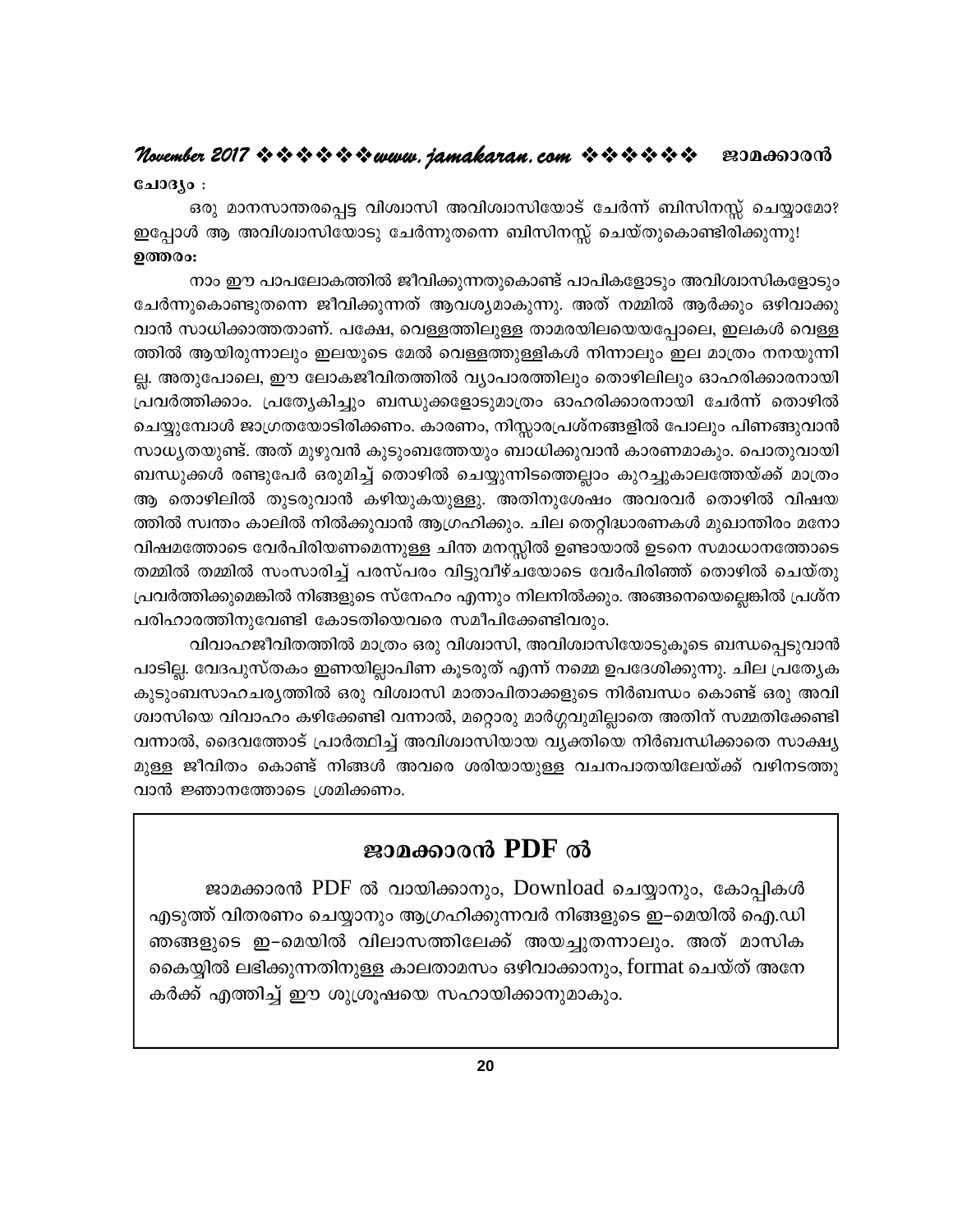# November 2017 \* \* \* \* \* \* \* www. jamakaran.com \* \* \* \* \* \* ജാമക്കാരൻ ചരമ അറിയിപ്പ്

സുപ്രസിദ്ധ കൺവെൻഷൻ പ്രാസംഗികനായ സാമുവൽ ഗണേശൻ അവർകൾ 2017 ആഗസ്റ്റ് 31–ാം തിയതി തന്റെ 32-ാമത്തെ വയസ്സിൽ കർത്താവിൽ നിദ്രപ്രാപിച്ചു. തമിഴ്നാട്ടിലെ ചെങ്കോട്ടയിലെ ഹൈന്ദവബ്രാഹ്മണ വീഥി യായ അഗ്രഹാരത്തിൽ ജനിച്ച് ഹൈന്ദവമന്ത്രങ്ങൾ പഠിച്ച അദ്ദേഹത്തിന് 5–ാം ക്ലാസ് വരെ മാത്രമേ സ്കൂൾ വിദ്യാ ട്യാസം ലഭിച്ചിട്ടുള്ളു. പക്ഷേ, യേശുക്രിസ്തുവിനെ തന്റെ രക്ഷിതാവായി സ്വീകരിച്ചശേഷം ബ്രാഹ്മണകുടുംബത്തിൽ നിന്നും അദ്ദേഹത്തെ പുറത്താക്കി.

തിരുവല്ലായിലുള്ള നവജീവോദയം എന്ന ശുശ്രൂഷാ സ്ഥാപനത്തിന്റെ സ്ഥാപകനും സുപ്രസിദ്ധ പ്രാസംഗിക നുമായ ബ്രദർ.കെ.വി.ചെറിയാന്റെ കീഴിൽ കുറച്ചുകാലം



താമസിച്ചു. അദ്ദേഹത്തിന്റെ സുവിശേഷവേലകളിൽ ഒരു സഹായിയായി അദ്ദേഹം പ്രവർത്തി ஆ}.

തന്റെ 21-ാംമത്തെ വയസ്സിൽ പൂർണ്ണസമയസുവിശേഷവേലയിൽ ഇറങ്ങി. ഒരു ബൈബിൾ കോളേജുകളിലും പഠിക്കാത്ത ഇദ്ദേഹം സ്വയം രാത്രിയും പകലും വേദപുസ്തകം വായിച്ച് പഠിച്ച് അത് ഉപയോഗിക്കുവാനുളള താലന്ത് സമ്പാദിച്ചു. കൊടുംതമിഴിൽ മാത്രം പ്രസംഗിക്കുന്ന അദ്ദേഹത്തെ കേരളത്തിലെ മാർത്തോമാ, സി.എസ്.ഐ സഭകളിൽ കൂടുത ലായി ഉപയോഗിക്കപ്പെട്ടു. കന്നട ദേശത്തിൽ പ്രസംഗിക്കുവാൻ ചെന്നപ്പോൾ അവിടെ വച്ച് ഉണ്ടായ ഹൃദയാഘാതത്തിൽ നിന്നും അത്ഭുതകരമായി അദ്ദേഹം രക്ഷപ്പെട്ടു. കഴിഞ്ഞ ചില മാസങ്ങളായി അദ്ദേഹത്തിന്റെ ഓർമ്മ നഷ്ടപ്പെട്ടതായി ഞാനറിഞ്ഞു. ഉടനെതന്നെ ഞാൻ നേരിട്ടുചെന്ന് സംസാരിക്കുകയും പ്രാർത്ഥിക്കുകയും ചെയ്തു. എന്നെ കണ്ട ഉടനെതന്നെ എന്റെ അടയാളം അദ്ദേഹം കണ്ടുപിടിച്ചു. അന്ന് വൈകിട്ട് ഞാൻ പ്രസംഗിച്ച യോഗത്തിൽ അദ്ദേഹവും സംബന്ധിച്ചു.

26–ാംമത്തെ വയസ്സിൽ വിവാഹിതനായി. ബ്രദർ.കെ.വി.ചെറിയാന്റെ മകളെയാണ് അദ്ദേഹം വിവാഹം ചെയ്തത്. ഈ ദമ്പതികൾക്കു 3 മക്കൾ. അതിൽ ഒരു മകൾ IEM മിഷ നറി സ്ഥാപനത്തിന്റെ ജനറൽ സെക്രട്ടറിയായി പ്രവർത്തിച്ച് റിട്ടയേർഡ് ആയ Rev.Wesly അവർകളെ വിവാഹം ചെയ്തു. മറ്റൊരു മകൾ പോണ്ടിച്ചേരിയിൽ കൗൺസിലിംഗ് സെന്റർ വച്ച്, വിവാഹിതർക്കും വിവാഹം കഴിക്കുവാൻ ഒരുങ്ങുന്നവർക്കും ആത്മീക ഉപദേശങ്ങൾ നൽകിവരുന്നു. അദ്ദേഹത്തിന്റെ ഏകമകൻ Mr.Benjamin അവർകൾ ഗ്രാമങ്ങളിൽ ദൈവവേല ചെയ്യുന്നു.

സഹോ.സാമുവൽ ഗണേശൻ അവർകൾ ചെയ്ത ദൈവവേലയ്ക്കുവേണ്ടി ഞാൻ ദൈവത്തെ സ്തുതിക്കുന്നു. അവരുടെ മക്കൾക്ക് ദൈവം ആശ്വാസം നൽകട്ടെ.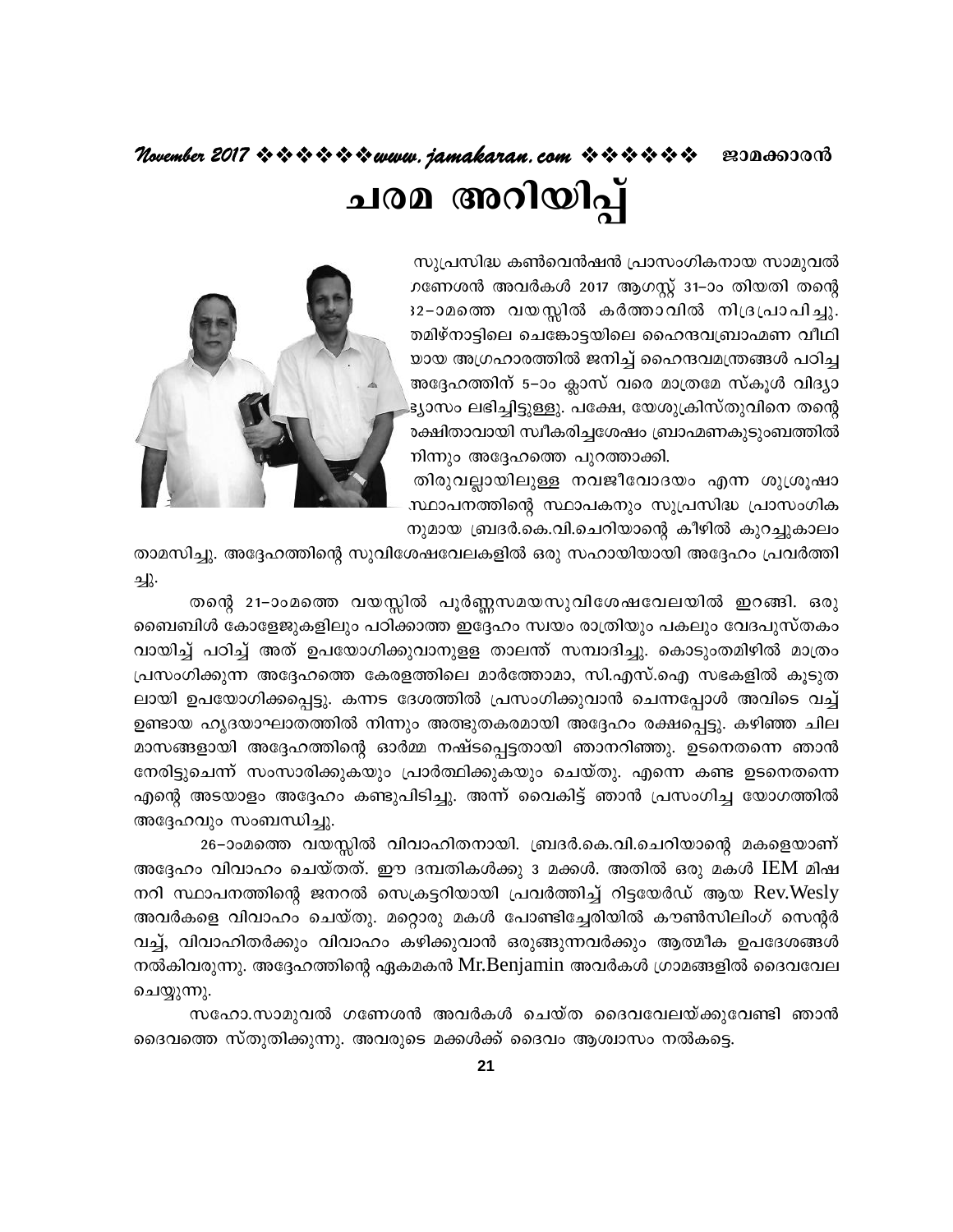# **Bangalore Agape messims соправить**



ബാം ശ്ലൂർ അഗപ്പേ സഭാസ്ഥാപ കൻ പാസ്റ്റർ.രുബൻ അവർകൾ രണ്ട് കുടും ബങ്ങളുമായി തുടങ്ങിയ സഭ ഇന്ന് ആയി രക്കണക്കിന് വിശ്വാസികളും പല പുതിയ വിവിധ സ്ഥലം സഭകളുമായി വളർന്ന് പന്തലിച്ച് നില്ക്കുന്നു. 30 വർഷങ്ങൾക്കു മുമ്പ് ആന്റമാൻ നിക്കോബാർ ദ്വീപുകളിൽ ഞാൻ ദൈവവേലയ്ക്കു പോയപ്പോൾ ഈ സഹോദരന്റെ കുടെ കുട്ടിക്കൊണ്ടുപോയി. ആ സ്ഥലത്തിന്റെ ആവശ്യം അറിഞ്ഞ് അവിടുത്തെ മിഷനറിയായി ദൈവവേല



ചെയ്യുന്നു പാസ്റ്റർ.രൂബൻ അവർകൾ അവിടെവച്ച് പറഞ്ഞു.

ചെന്നൈയിൽ ഒരു സ്ഥാപനം ഈ ശുശ്രൂഷകന് സ്പോൺസർ ചെയ്യാൻ ഞാൻ ശുപാർശ ചെയ്തു. 9 കൊല്ലം അവിടെ ശുശ്രൂഷിച്ച് 3 സഭകൾ 3 ദ്വീപുകളിൽ ആരംഭിച്ചു. അതിനുശേഷം ആ സഭകളെ വിശ്വസ്തരായ ശുശ്രൂഷക്കാരെ ഏല്പിച്ചിട്ട്, വിവാഹിതനാകാൻ സേലം വന്നു. വിവാഹശേഷം ബാംഗ്ലൂരിൽ Corner stome എന്ന സ്ഥാപനം ഇദ്ദേഹത്തെ വിളിച്ച് തങ്ങളുടെ സഭകളുടെ മേൽനോട്ടത്തിന് നിയോഗിച്ചു.

കല്ലുപണിക്കാരായ സാധാരണക്കാരോട് വളരെ ശ്രമത്തോടെ സുവിശേഷം അറിയി ച്ചു. താമസിക്കാതെ ഒരു സഭരുപംകൊണ്ടു. ഇന്ന് വലിയ ബൈബിൾ കോളേജ് ആരംഭിച്ച് ദൈവവേലക്കാരെ സൃഷ്ടിക്കുന്ന വലിയ വേല ചെയ്തുകൊണ്ടിരിക്കുന്നു. ഈ ശുശ്രൂഷകൾക്കു (അമേരിക്കയിലെ ബൈബിൾ കോളേജ് പഠനം പൂർത്തിയാക്കിയ) ഇദ്ദേഹത്തിന്റെ മകൻ Rev.Irin Eliot വലങ്കയ്യായി നിന്ന് പ്രവർത്തിക്കുന്നു. ഈ സഭയിലെ എല്ലാം വിശ്വാസികളും മറ്റു മതവി ശ്വാസത്തിൽ നിന്നും വന്നവരാണ്. അതുകൊണ്ടാണ് ഇവരുടെ വാർഷിക കൺവെൻഷനിൽ ഞാൻ പ്രസംഗത്തിന് പോയത്. ദൈവം ഈ ശുശ്രൂഷയെയും പ്രവർത്തനങ്ങളെയും അനുഗ്ര ഹിക്കടെ.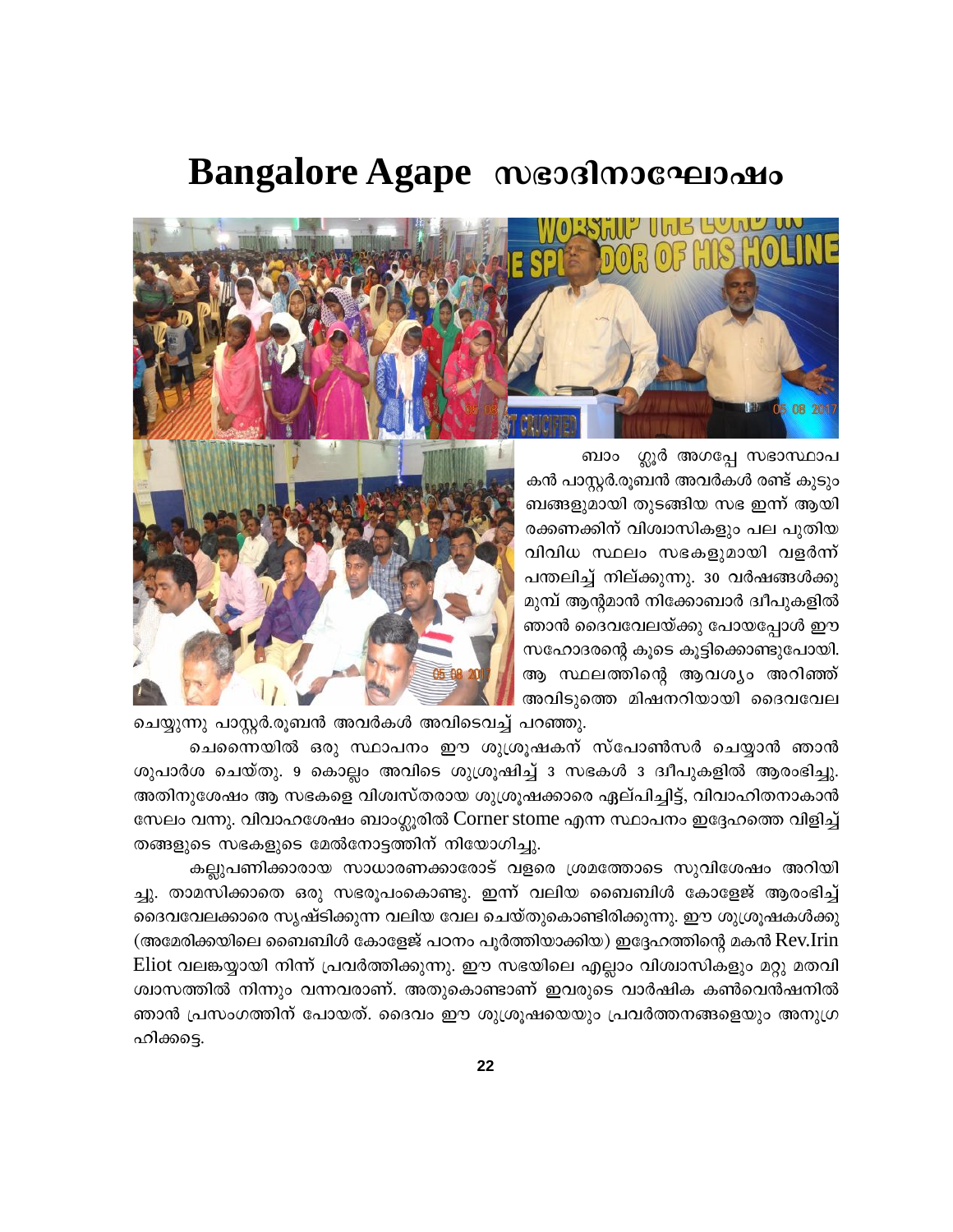*November 2017 \*\*\*\*\*\*\*\*\*\* www.jamakaran.com \*\*\*\*\*\*\** 201000000

# വായനക്കാർക്ക് പ്രത്യേക അറിയിപ്പ്

താഴെ കൊടുത്തിട്ടുള്ള ബാങ്ക് അക്കൗണ്ടുകൾ ഞാൻ നിർത്തലാക്കി.

1. എസ്.ബി.ടി (സ്റ്റേറ്റ് ബാങ്ക് ഓഫ് ട്രാൻവൻകൂർ) - (SBT)

2. ഐ.ഒ.ബി (ഇന്ത്യൻ ഓവർസീസ് ബാങ്ക്) - (IOB)

3. സിൻഡിക്കേറ്റ് ബാങ്ക് - (Syndicate Bank)

# മണി ട്രാൻസ്ഫർ & ഓൺലൈൻ മണി ട്രാൻസ്ഫർ

നിങ്ങളുടെ വഴിപാടുകൾ (കാണിക്ക) ചെക്കായിട്ടോ ഡ്രാഫ്റ്റായിട്ടോ ഓൺലൈൻ വഴിയായോ അയക്കണം എന്ന് പരിശുദ്ധാത്മാവ് നിങ്ങളെ പ്രേരിപ്പിക്കുമെങ്കിൽ താഴെ പറ യുന്ന എന്റെ പഴയ ബാങ്ക് അക്കൗണ്ടിൽ തന്നെ അയക്കേണ്ടതാണ്. പണം അയച്ചവർ അതിന്റെ വിവരങ്ങളെ കത്തുവഴിയായിട്ടോ ഇ–മെയിൽ വഴിയായിട്ടോ നിങ്ങളുടെ ഫോൺ നമ്പർ വെച്ച് എന്നെ അറിയിച്ചാൽ രസീതു അയക്കാനും പ്രാർത്ഥിക്കാനും വളരെ പ്രയോജ നമായിരിക്കും. ഇതുവരെ പണം അയച്ച് ഈ ദൈവവേലയെ സഹായിച്ചവർക്ക് നന്ദി രേഖ പ്പെടുത്തുന്നു. (എബ്രായർ 6:10).

### Name: Dr. M.G.E. PUSHPARAJ

1) Bank Name : (SBI) State Bank of India Srirangapalayam Branch - SALEM -1970

A/c No. 10764116842

IFSC CODE: SBI0001970-10764116842

**SWIFT CODE: SBININBB637 - 10764116842** 

2) Bank Name: CANARA BANK, Suramangalam Branch - 1219

A/c No. 1219101013622

IFSC CODE: CNRB0001219 - 1219101013622

**SWIFT CODE: CNRBINBBSLM - 1219101013622**